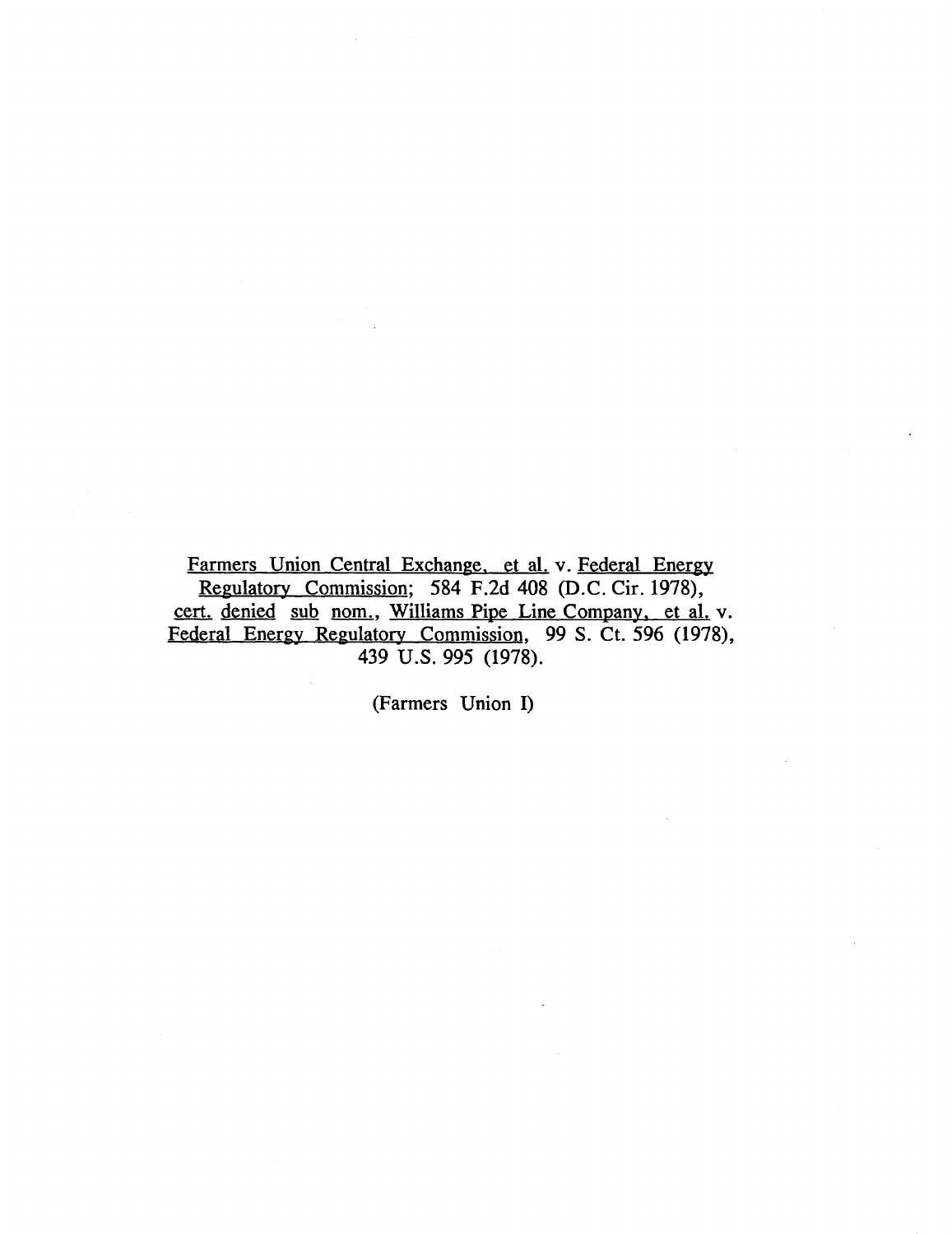# Farmers Union Central Exchange. et al. v. Federal Energy Regulatory Commission; 584 F.2d 408 (D.C. Cir. 1978), cert. denied sub nom., Williams Pipe Line Company. et al. v. Federal Energy Regulatory Commission, 99 S. Ct. 596 (1978), 439 U.S. 995 (1978).

(Farmers Union I)

When the statutory transfer of regulatory authority over oil pipeline transportation was made from the Interstate Commerce Commission (ICC) to the Federal Energy Regulatory Commission (FERC), an ongoing proceeding was before the ICC involving the rates of Williams Brothers Pipe Line Company. A three-Commissioner division of the ICC had adopted in full the Presiding Administrative Law Judge's findings accepting the proposed rates. (355 I.C.C. 102 (1975)). The full Commission affirmed the division's decision. (355 I.C.C. at 479 (1976)). Judicial review was sought from the Court of Appeals for the District of Columbia. The decision of that court is the so-called Farmers Union I decision. (Farmers Union Central Exchange, et al. v. Federal Energy Regulatory Commission, 584 F.2d 408 (D.C. Cir. 1978), cert, denied sub nom., Williams Pipe Line Company. et al. v. Federal Energy Regulatory Commission, 99 S. Ct. 596 (1978), 439 u.s. 995 (1978).

The court did not rule whether a proposed rate change filed with the ICC was just and reasonable. The court remanded the case to the PERC. The court noted that Farmers Union was the first federal jurisdictional foray into the area of oil pipeline ratemaking. (584 F.2d at 417). It added that it seemed logical both to avail itself of additional expertise before it plunged into this new area, and also to allow the new administrative agency (PERC) an opportunity to build a viable modern precedent for use in future cases. (Id. at 421). Thus, the court remanded the case to the PERC for determination of the just and reasonableness of the proposed rates filed by Williams Brothers Pipe Line Company pursuant to 49 App. U.S.C. § 1(5)(a) (1988).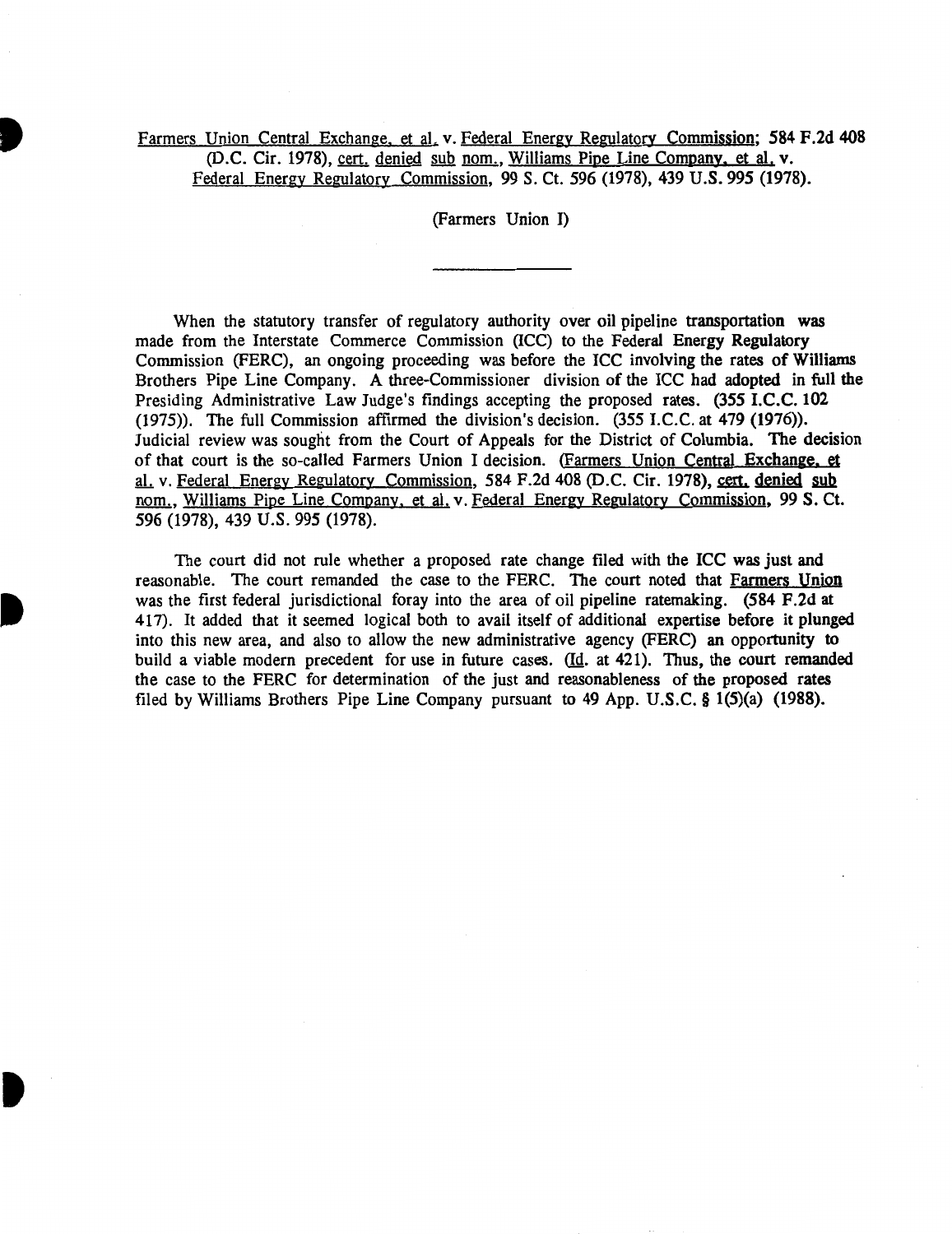

# FARMERS UNION CENTRAL EX-CHANGE et al., Petitioners,

#### v.

FEDERAL ENERGY REGULATORY COMMISSION • and the United States of America, Williams Pipe Line Co., Explorer Pipeline Co., Intervenors.

## No. 76-2138.

United States Court of Appeals, District of Columbia Circuit.

Argued April 5, 1978.

Decided June 27, 1978.

Rehearing Denied July 25, 1978.

Certiorari Denied Nov. 27, 1978. See 99 S.Ct. 596.

Oil producers and refiners challenged order of the Federal Energy Regulatory

House Committee on Ways and Means made the following observation:

[l]f imports were just one of many factors of equal weight, imports would meet the test of being "not less than any other cause [sic] but it would be unlikely that any of the causes would be deemed an "important" cause.

H.R.Rep.No.93-57l, 93d Cong., 1st Sess. 46 (1973). As noted above, petitioners contend, and this court agrees, that there is a pertinent

## 1. Commerce  $\approx 85.1$

Unlike regulatory authority of the Interstate Commerce Commission with respect to other common carriers such as railroads, its jurisdiction over oil pipelines does not extend to sale or acquisition of pipeline company. Interstate Commerce Act, §§ 1(1)(b), 5(13), 49 U.S.C.A. §§ 1(l)(b), 5(13).

#### 2. Commerce  $\approx 118$

In order to secure reconsideration by the full Interstate Commerce Commission it would have to be shown that case involved matters of general transportation importance.

#### 3. Commerce  $\approx 85.14$

There is no mandate for a "fair value" rate making in the Valuation Act; rather, in passing the Act, Congress explicitly refused to endorse any rate-making theory.

similarity between the "substantial cause" requirement and the "contributed importantly" provision.

35. Brief for Petitioners at 23.

\* Substituted as respondent agency in place of the Interstate Commerce Commission by virtue of Public Law 95-91, § 402(b), 91 Stat. 584 (August 4, 1977) and Executive Order No. 12009, 42 Fed.Reg. 46267 (September 15, 1977).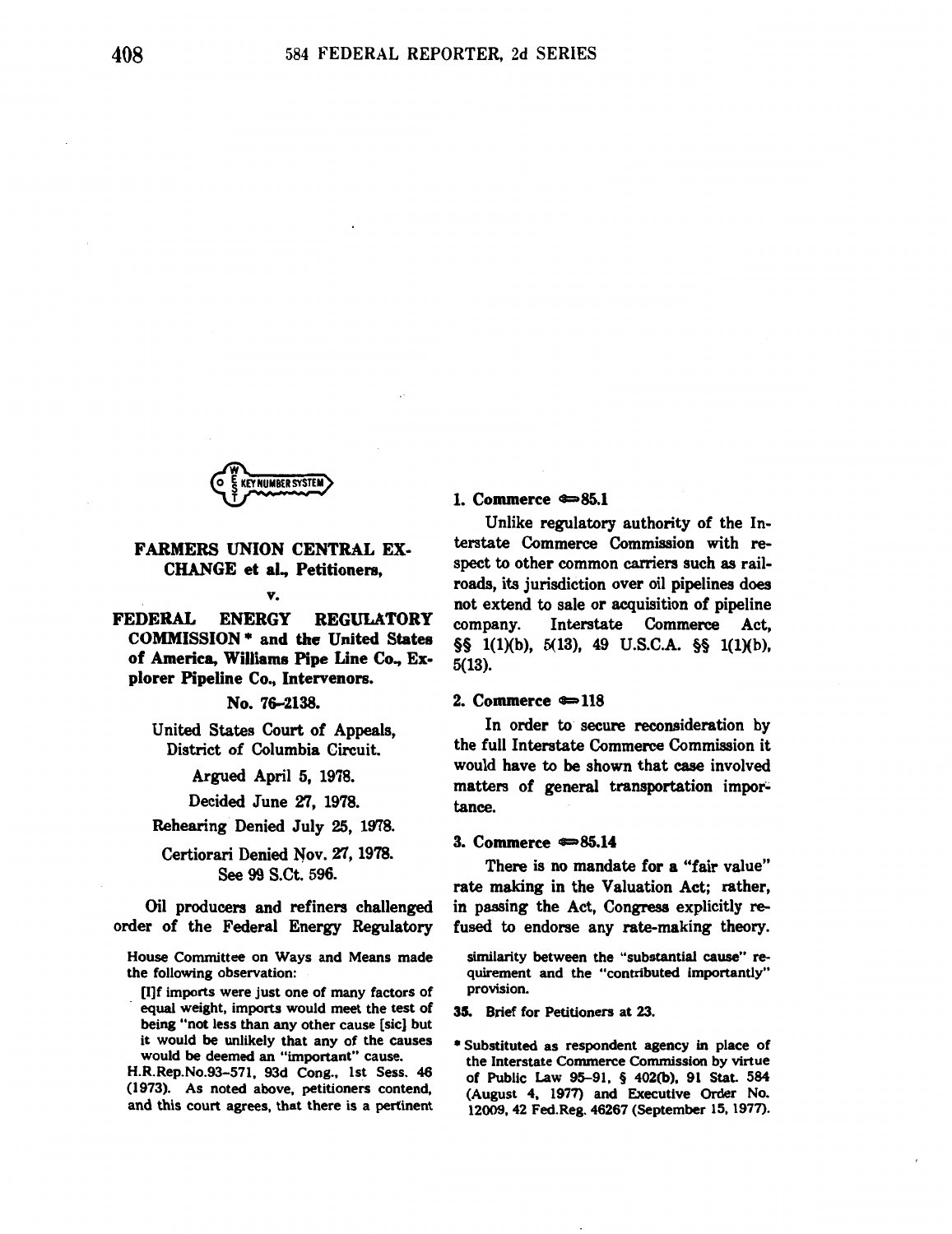Interstate Commerce Act, § 19a, 49 U.S. C.A. § 19a.

# 4. Commerce  $\approx 181$

In view of lack of viable precedents in area of pipeline rate making and thus of some semblance of established rate-making theory undercutting any confidence court would have that it could make a "reasonableness" determination in absence of some significant assistance from the Interstate Commerce Commission, the agency formerly charged with making that determination in the first instance, and in view of fact that record was incomplete in certain significant respects and finally, in view of fact that the Federal Energy Regulatory Commission, the agency now charged with the responsibility, had requested a remand so that it might begin its regulatory duties in the area with a clean slate, cause would be remanded to that Commission. Interstate Commerce Act, §§ 1(5)(a), 3(1), 49 U.S.C.A. §§ 1(5)(a), 3(1).

### 5. Commerce  $\approx 85.12$

Section of Interstate Commerce Act prohibiting a carrier from granting a special rate or rebate to any shipper normally requires proof that despite a like kind of traffic moving under substantially similar circumstances, two shippers are being charged different prices. Interstate Commerce Act,§ 2, 49 U.S.C.A. § 2.

#### 6. Commerce  $\approx 85.12$

Proof that a carrier charges shippers less for through goods than for those moving locally does not, without more, establish a violation of section of Interstate Commerce Act prohibiting a carrier from granting a special rate or rebate to any shipper. Interstate Commerce Act, § 2, 49 U.S.C.A. § 2.

### 7. Commerce  $\approx 156$

Where oil producers and refiners who challenged order of the Federal Energy Regulatory Commission, substituted for the Interstate Commerce Commission, sustaining joint rates initiated by pipeline companies as against claim that they were discriminatory failed properly to raise the issue before the Interstate Commerce Com-

mission, court would affirm that agency's decision. Interstate Commerce Act, §§ 1(5)(a), 2, 3(1), 49 U.S.C.A. §§ 1(5)(a), 2, 3(1).

Petition for Review of an Order of the Interstate Commerce Commission.

John M. Cleary, Washington, D. C., with whom Frederic L. Wood, Washington, D. C., was on the brief, for petitioners.

Ron M. Landsman, Atty., Dept. of Justice, Washington, D. C., with whom John J. Powers, III, Atty., Dept. of Justice, Washington, D. C., was on the brief, for respondent, the United States.

Christine N. Kohl, Atty., I. C. C., Washington, D. C., with whom Mark L. Evans, Gen. Counsel and Charles H. White, Jr., Associate Gen. Counsel, Washington, D. C., were on the brief, for I. C. C.

J. Paul Douglas, Atty., Federal Energy Regulatory Commission, Washington, D. C., with whom Philip R. Telleen, Atty., Federal Energy Regulatory Commission, Washington, D. C., was on the pleadings, for respondent, Federal Energy Regulatory Commission.

Robert G. Bleakney, Jr., Boston, Mass., with whom David M. Schwartz and Robert L. Calhoun, Washington, D. C., were on the brief, for intervenor, Williams Pipe Line Co.

Donald W. Markham, Washington, D. C., with whom Jonathan B. Hill, Washington, D. C., was on the brief, for intervenor, Explorer Pipeline Co.

Hanford O'Hara, Atty., I. C. C., Washington, D. C., entered an appearance for I. C. C.

Robert B. Nicholson and Andrea Limmer, Attys., Dept. of Justice, Washington, D. C., entered appearances for respondent, United States.

# Before McGOWAN, LEVENTHAL and WILKEY, Circuit Judges.

Opinion for the Court filed by McGOW-AN, Circuit Judge.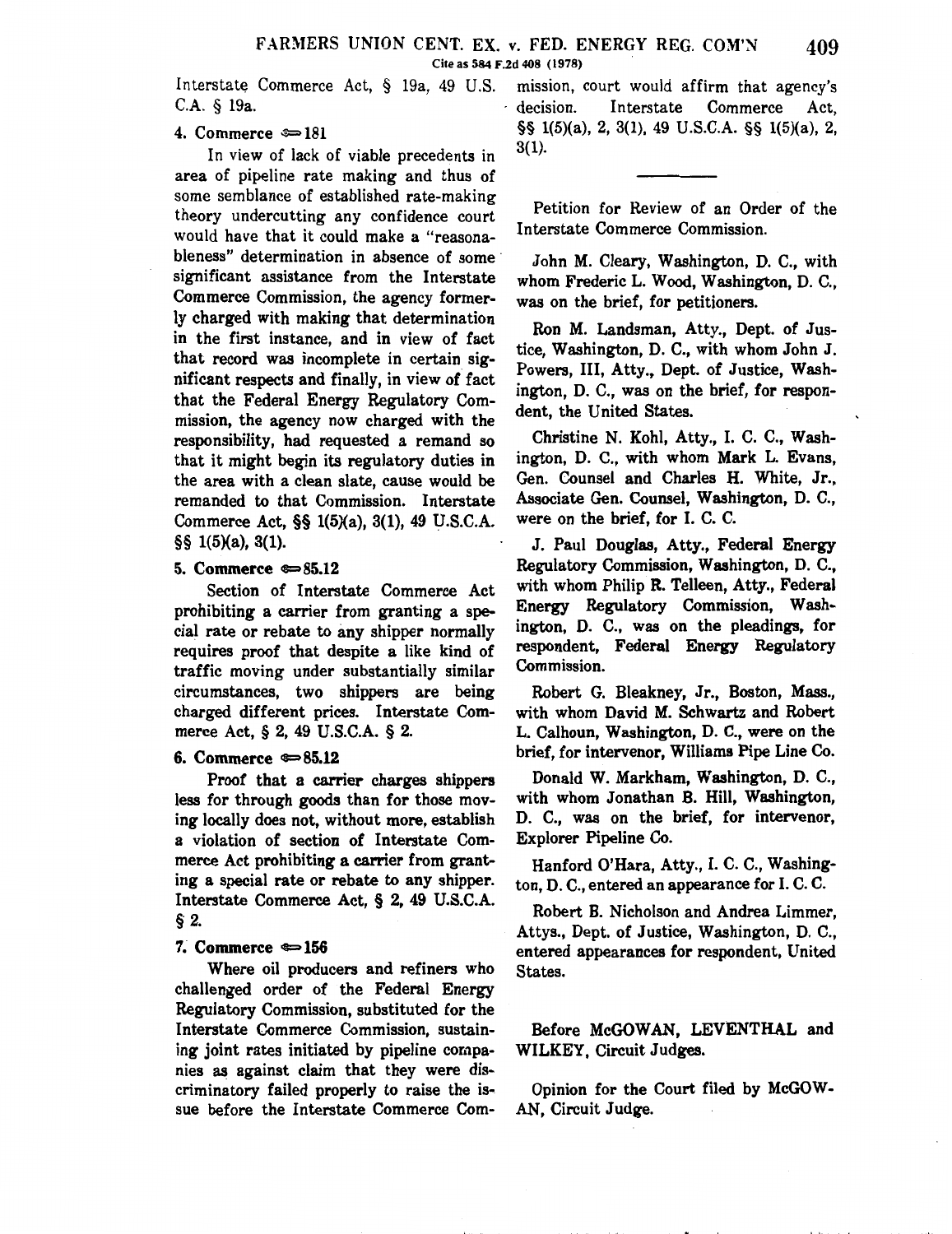#### McGOWAN, Circuit Judge:

Petitioners, a group of oil shippers, challenge an order of the Interstate Commerce Commission (ICC) sustaining (1) increased rates filed by intervenor Williams Pipe Line Co. (Williams) and (2) joint rates initiated by Williams and intervenor Explorer Pipeline Co. (Explorer}, as against claims that the former are unreasonably excessive, *see*  49 U.S.C.  $\S$  1(5)(a), and the latter are discriminatory, *see* id. § 2, and illegally preferential, *see* id. § 3(1).

This review proceeding is unique in that, while pending before us awaiting briefing and oral argument, jurisdiction over the rates in question was transferred by Congress from the ICC to the Federal Energy Regulatory Commission (FERC), and the latter has been substituted for the ICC as the respondent agency. FERC has advised this court that it takes no position with respect to the merits of the order under attack, and urges us rather to forego adjudication on the merits in favor of a remand of the case to it so that it can formulate, independently to the ICC, the regulatory principles it finds to be suitable for application in this new area of responsibility committed to it. The United States, a statutory respondent, purporting to see deficiencies in the ICC's decision, supports FERC's remand request.

The court, now having had the benefit of full briefing and oral argument of the merits by all parties except FERC, has concluded, to the extent and for the reasons hereinafter appearing, to remand the case to FERC for determination by it, under its new authority, of the compatibility of the subject rates with 49 U.S.C.  $\S$  1(5)(a), and, in light of its findings thereon, for examination of the preference issue under *id*. § 3(1). As to the existence of discrimination, however, petitioners' failure properly to raise the issue before the ICC mandates our affirmance of that agency's decision insofar as it is based on id. § 2.

I

[1] Williams, an independent common carrier, is a relatively new entrant in the oil pipeline transmission industry, having be~ gun doing business in 1966 with the purchase of Great Lakes Pipe Line Co. (Great Lakes). It acquired the physical assets of Great Lakes from eight petroleum producer-owners for \$287.6 million-the highest among the competitive bids received.<sup>1</sup> The pipeline system thus acquired serves a large portion of the Midwest, with connections in such producing and refining cities as Tulsa, Fargo, Lincoln, and Topeka, and in such consuming cities as East St. Louis, Chicago, and Minneapolis. By interconnecting with intervenor Explorer Pipeline Co. (Explorer) at Tulsa, Williams also may connect refineries located along the Gulf Coast of Texas and Louisiana with consumers in the Midwest.

Petitioners are a group of oil producers and refiners located primarily in the Great Plains area who historically have used the Great Lakes-Williams pipeline system to transport their petroleum products to the Midwest. In late 1971 and early 1972, Williams informed them that it was raising its rates by approximately 15 percent (or 3 cents a barrel) across the board. At the same time as it generally increased its rates, Williams, together with Explorer, initiated joint rates for through service from the Gulf Coast to the Midwest. These joint rates are uniformly 9.5 cents a barrel lower than the combination of Williams' and Explorer's local rates.

Shortly after the appropriate tariffs were filed with the ICC, petitioners made them the subject of complaints under the provi-

the price paid was irrational, they do insist that it was subject to the inflationary trend that has recently affected the American economy. The exact relationship of the price to the "fair market value," replacement cost, and reproduction cost of the Great Lakes enterprise is subject to dispute.

I. The ICC did not approve this sale for the reason that, unlike its regulatory authority with respect to other common carriers such as railroads, its jurisdiction over oil pipelines does not extend to the sale or acquisition of a pipeline company. See 49 U.S.C. § 5(13); p. - of \89 U.S.App.D.C., 4\2 of 584 F.2d. infra. Although petitioners do not appear to claim that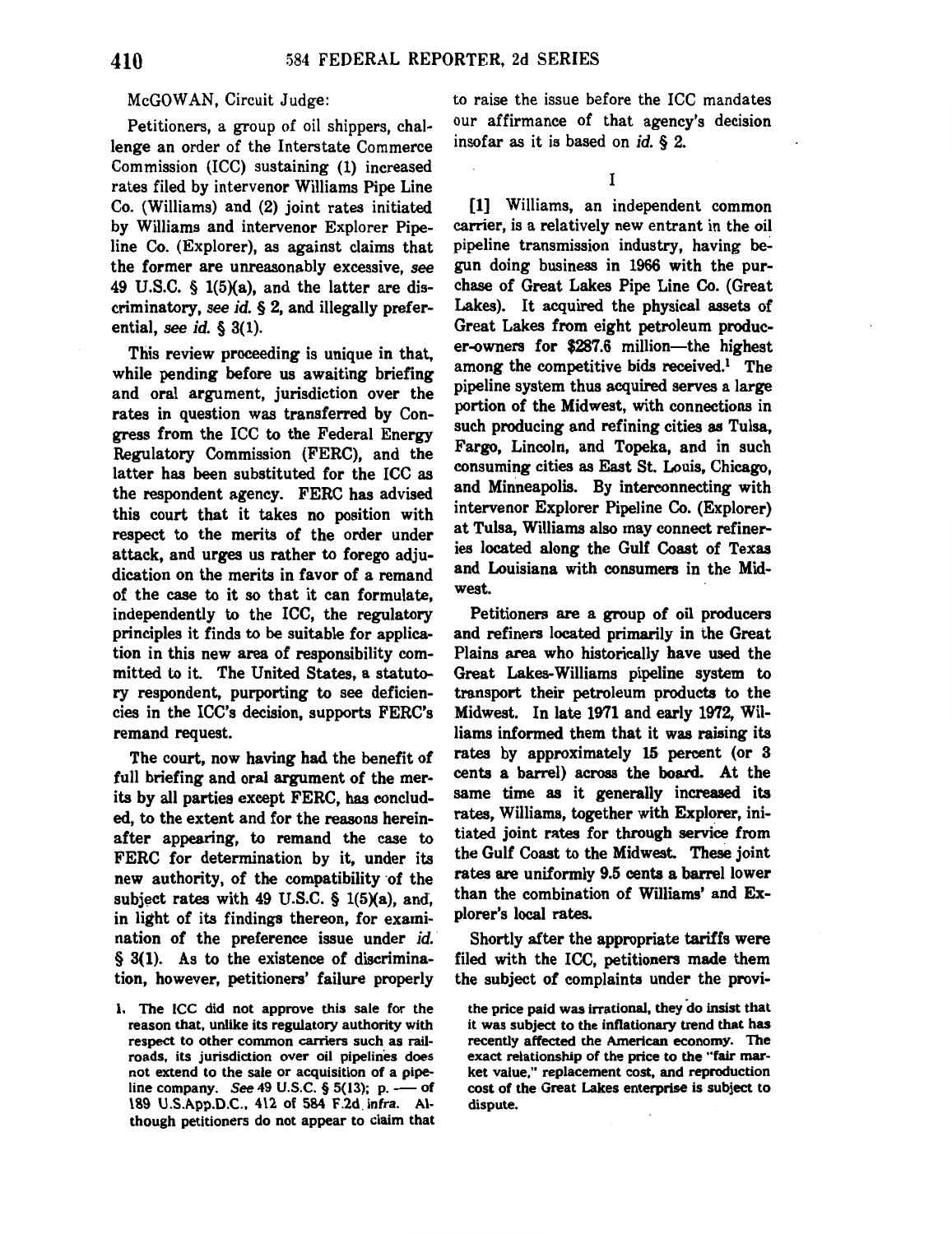which, *inter alia*, regulates oil pipeline are unreasonable under *id*. § 1(5)(a),<sup>2</sup> berates, 49 U.S.C.  $\S$  1(1)(b). Petitioners' pro- cause they are derived from an inflated tests led the ICC to initiate investigations valuation rate base<sup>3</sup> and allow an excessive tests led the ICC to initiate investigations valuation rate base<sup>3</sup> and allow an excessive into the lawfulness of both sets of rates. **rate of return on that rate base** (10%); and into the lawfulness of both sets of rates, rate of return on that rate base (10%); and<br>although the disputed rates have remained further because certain operating exalthough the disputed rates have remained in effect without suspension since their in-<br>cention pending the outcome of these rg.  $\frac{1}{2}$  liams in computing its rates were unreasonception, pending the outcome of these  $pro-$  Ilams in computing its rates were unreason-<br>ceedings. Although many claims were originally able. Second, petitioners claim that by ceedings. Although many claims were orig-<br>inelly using by the perties the course of charging them local rates to transport their inally raised by the parties, the course of charging them local rates to transport their administrative consideration has left three on from the Great Plains to the Midwest major issues of import on appeal.

First, petitioners argue that Williams' rate increases for the transportation of oil

- 2. In relevant part, 49 U.S.C. § 1(5)(a) provides: All charges made for any service rendered or to be rendered in the transportation of property, or in connection therewith, shall be just and reasonable, and every unjust and unreasonable charge for such service or any part thereof is prohibited and declared to be unlawful.
- 3. A valuation rate base allows the carriers to receive a return on the present "fair value" of all of its property devoted to public use. The Interstate Commerce Act, as amended by the Valuation Act, 37 Stat. 701 (1913), gives the ICC broad authority to "investigate, ascertain, and report the value of all property owned or used by" regulated carriers, 49 U.S.C. § 19a(a), based, inter alia, on "the original cost to date [of public assets], the cost of reproduction new, the cost of reproduction less depreciation, and an analysis of the methods by which these several costs are obtained, and the reason for their differences, if any." Id. § 19a(b). It is generally accepted that in inflationary times the above fonnula will produce a rate base greater than one derived from "original cost" less depreciation to date of all assets committed to common carrier service, and lower than one derived from the reproduction cost (present cost of reproducing the same physical assets), the replacement cost (present cost of building a like enterprise taking advantage of modem technology), or the going concern value of the business enterprise as it might appear to an arm's-length purchaser.
- 4. Petitioners object to Williams' inclusion of two items in the operating expenses for which it is entitled to compensation by way of rate revenues. First, Williams computed its depreciation charges by assuming that its wasting assets had a value equal to the price it paid Great Lakes in 1966 for the purchase of the pipeline, \$287.6 million, plus amounts spent since 1966 in adding new physical assets to the system. Petitioners consider this depreciation base excessive both because the purchase price

sions of the Interstate Commerce Act in the area formerly served by Great Lakes (per mile)-under the joint Williams-Ex plorer rates-to transport their oil to the same destinations, intervenors are giving

> as of 1966—due to inflation—is much higher than the sum of the monies actually spent over the years by Great Lakes in putting the physical assets in place, and because that depreciation base allegedly did not account for the fact that Great Lakes had already been compensated for almost \$100 million worth of depreciation by way of prior rate revenues. Second, petitioners argue that payments by Williams to two affiliated companies for terminal leases and administrative services were unreasonably excessive, allegedly suggesting intracorporate extravagance that should not be charged to rate payers.

5. In figuring its tax costs, Williams used the "normalization" method. Under this method, a regulated business accelerates its depreciation schedule for tax purposes, but figures its tax costs for ratemaking purposes as if it were paying the higher taxes required by a straightline depreciation schedule. The difference between the two amounts is placed in a deferred tax reserve account, out of which the taxes are eventually paid, but on which the business in the meantime collects interest. See 26 U.S.C. § 167(1)(3)(G). Alternatively, Williams could have reflected its present tax savings from accelerated depreciation in lower current costs for ratemaking purposes. This latter method allows current tax savings to "flow through" to current ratepayers, while burdening future ratepayers with the deferred taxes when they come due. Normalization, on the other hand, allows the current benefits and future burdens to be shared more equally by current and future ratepayers. See generally The Second National Natural Gas Rate Cases, No. 76-2000, et al., slip op. at 29-39 (D.C.Cir. June 16, 1977). Petitioners contend both that the ICC should better explain its deviation from its past insistence on the "flow through" method of computing costs, and that it should take measures to assure that ratepayers will benefit from the interest revenues accruing to Williams' deferred tax account.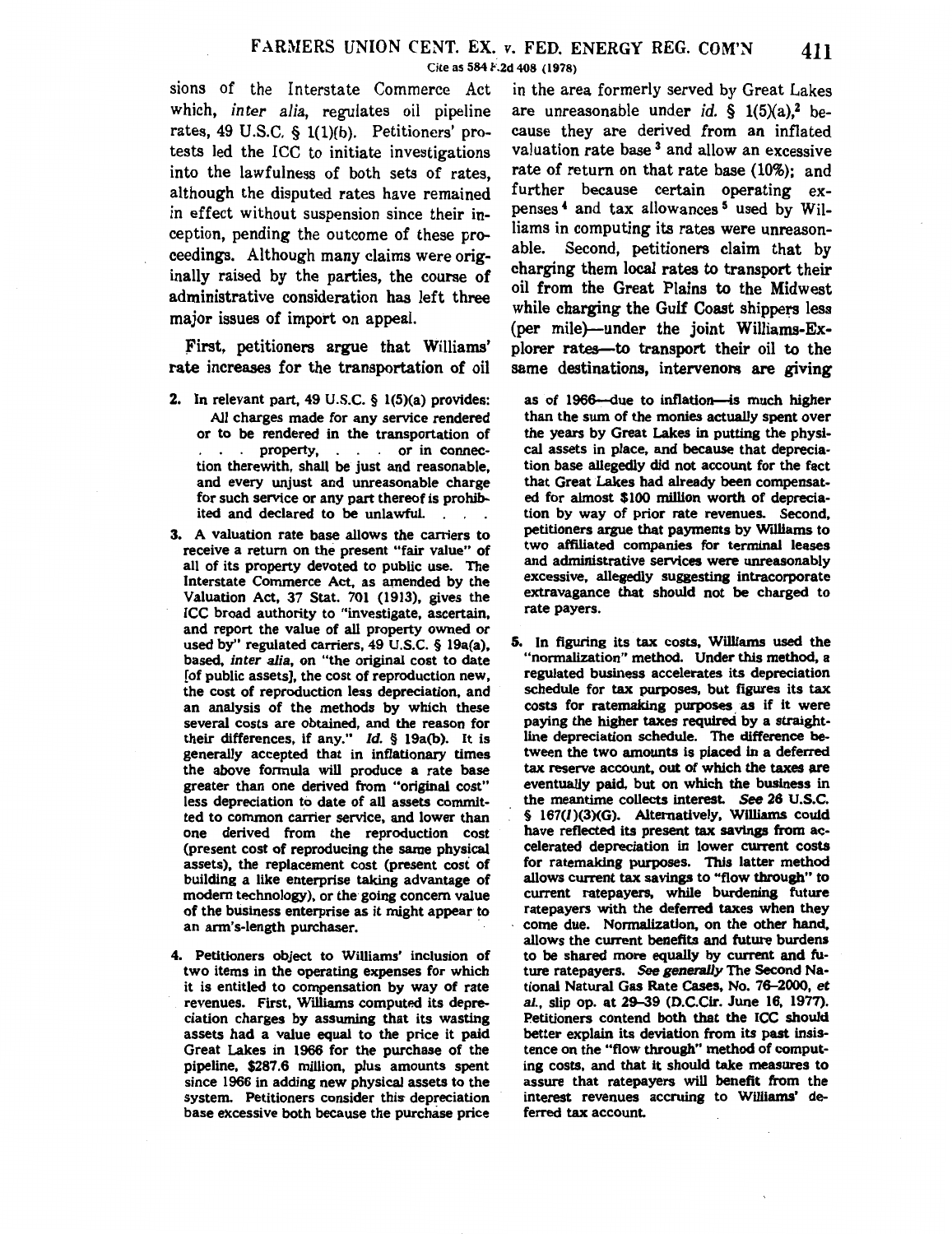the Gulf Coast shippers an unjust preference. *Id.* § 3(1).<sup>6</sup> Finally, petitioners argue that by unevenly dividing the joint rate revenues with Explorer, Williams is giving the eight Gulf Coast shippers that jointly own Explorer a discriminatory rebate. *Id.*  § 2.7 Petitioners asked the ICC to order Williams to lower-and Williams and Explorer to readjust-the rates in question, and to pay reparations plus interest, costs, and attorneys' fees.

Petitioners do not contest the propriety of the procedures used by the ICC in adjudicating their complaints. The administrative law judge announced his decision favorable to Williams on June 6, 1974, after holding several days of formal hearings in 1972 and 1973 and after considering copious written submissions. *Petroleum Products, Williams Bros. Pipe Line Co.* (unpublished initial decision) [hereinafter referred to as *Initial Decision* and cited to Joint Appendix (JA)]. Exceptions were filed by the petitioners on both sets of issues, thereby entitling them to consideration by a three-commissioner division of the ICC. On the basis of the record as well as the exceptions and replies filed by the parties, the division, one commissioner dissenting, accepted the findings of the administrative law judge. *Petroleum Products, Williams Bros. Pipe Line Co.,* 355 I.C.C. 102, 126 (1975) [hereinafter referred to as *Williams I].* 

[2] Petitioners next asked the entire Commission to reconsider the case, arguing that it involved "matters of general transportation importance"-the standard that

8. In relevant part, 49 U.S.C. § 3(1) provides: It shall be unlawful for any common carrier subject to the provisions of this part to make, give, or cause any undue or unreasonable preference or advantage to any particular . territory . . in any respect whatsoever; or to subject any particular . . territory . . to any undue or unreasonable prejudice or disadvantage in any respect whatsoever: Provided, however, That this paragraph shall not be construed to apply to discrimination, prejudice, or disadvantage to the traffic of any other carrier of whatever description.

7. 49 U.S.C. § 2 provides:

If any common carrier subject to the provisions of this part shall, directly or indirectly, must be met to secure reconsideration by the full Commission. Although asserting that the issues did not rise to the requisite level of importance, the full Commission felt that reconsideration of the record, as supplemented by written submissions by the parties, was merited "because of the relative dearth of precedent concerning petroleum pipeline rates, and in view of the substantial sums of money at issue. . . . " *Petroleum Products, Williams Bros. Pipe Line Co.,* 355 I.C.C. 479, 481 (1976) [hereinafter referred to as *Williams II].* In an opinion filed December 3, 1976, the full Commission, one commissioner dissenting and two not participating, affirmed the findings of the administrative law judge and the division, id., and petitioners sought direct review by this court.

#### II

### A.

In 1906, the Interstate Commerce Act of Feb. 4, 1887, c. 104, 24 Stat. 379, was amended by the Hepburn Act to include companies engaged in the "transportation of oil . . . by pipe line" among the common carriers subject to regulation thereunder. Act of June 29, 1906, c. 3591, § 1, 34 Stat. 584. Yet, while pipeline companies joined railroads, and were later joined by motor carriers, as regulatory subjects of the Interstate Commerce Act, those companies never faced the degree of regulation to which the vehicular common carriers were subject. Thus, while under the

by any special rate, rebate, drawback, or other device, charge, demand, collect, or receive from any person or persons a greater or less compensation for any service rendered, or to be rendered, in the transportation of passengers or property, subject to the provisions of this part, than it charges, demands, collects, or receives from any other person or persons for doing for him or them a like and contemporaneous service in the transportation of a like kind of traffic under substantially similar circumstances and conditions, such common carrier shall be deemed guilty of unjust discrimination, which is prohibited and declared to be unlawful.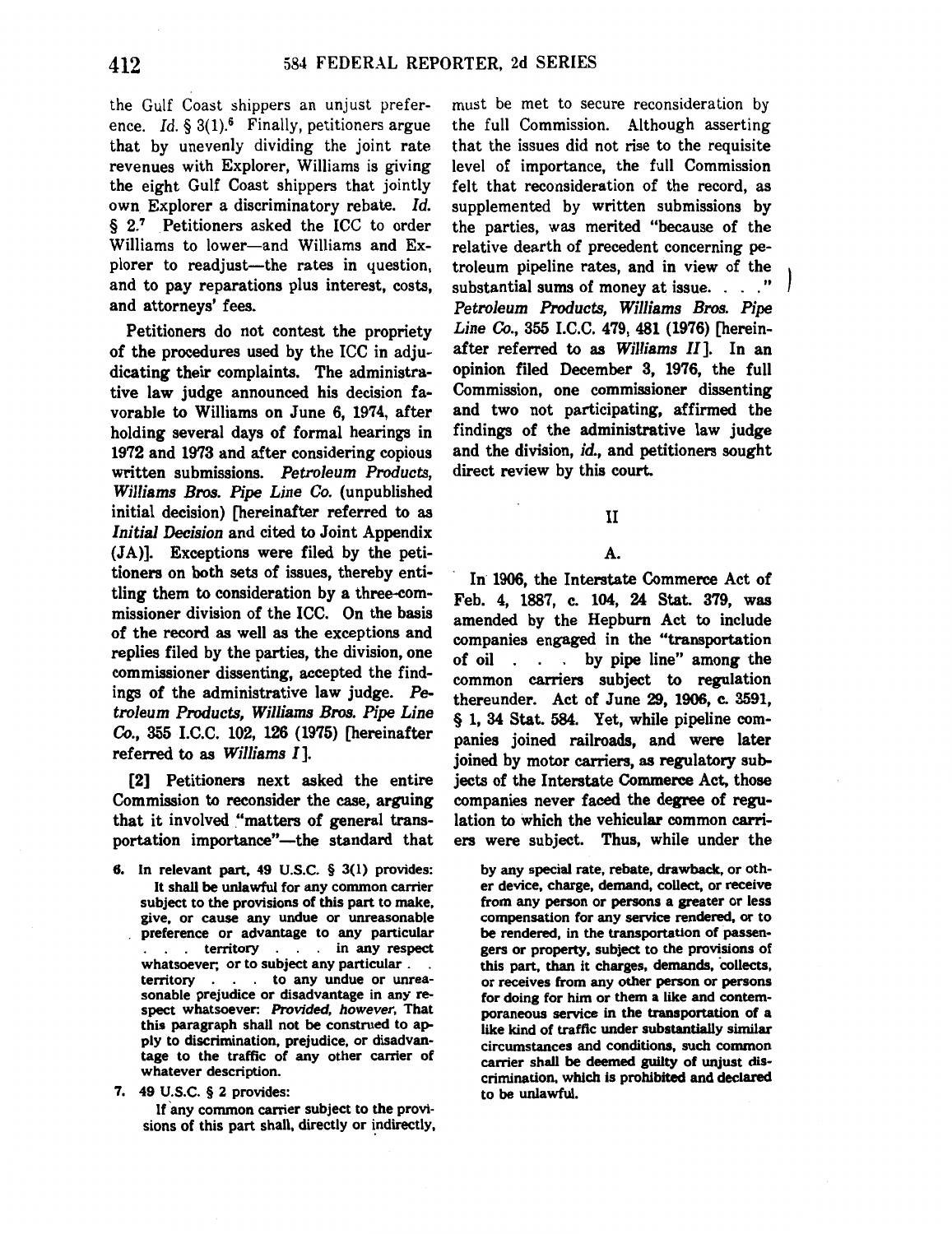same duty as railroads and/or motor carriers to furnish or allow continuous transportation, 49 U.S.C. §§ 1(1), 1(4), 7, to establish, file, and publish reasonable, nondiscriminatory rates subject to ICC approval, id. §§ 1(5), 3(1), 4(1), 6, 15(1), to avoid certain pooling relationships, id.  $\S$  5(1), to file certain financial reports, and to use certain accounting procedures subject to ICC specifications, *id.*  $\S$ § 20(1), (2), (4), (5), pipeline companies have none of the special obligations imposed upon the vehicular regulatees under the Act concerning acquisitions, mergers, corporate affiliates, uniform cost and revenue accounting, issuance of securities, and corporate or financial reorganizations. *Id.* §§ 5(2)-(13), 20(3), 20a, 20b, 20c. For this reason, we may infer a congressional intent to allow a freer play of competitive forces among oil pipeline companies than in other common carrier industries and, as such, we should be especially loath uncritically to import public utilities notions into this area without taking note of the degree of regulation and of the nature of the regulated business. *See* J. Bonbright, Principles of Public Utility Rates 4-5 (1961).

8. Congress passed the Valuation Act at a time when the Supreme Court appeared to require ratemaking to proceed from some type of valuation base. See, e. g., Smyth v. Ames, 169 U.S. 466, 546-47, 18 S.Ct. 418, 42 L.Ed. 819 (1898). The exact components of "fair value" were still "undergoing modification" in the courts as of 1913, however. 49 Cong.Rec. 3796 (1913) (remarks of Sen. La Follette). In putting its gloss on the Smyth doctrine, the ICC wished to include original cost of physical assets as one factor relevant to valuation, but found itself stymied by the railroads' refusal to supply it with the information necessary to determine that cost. *Id.* at 3795-96. Consequently, Congress enacted the Valuation Act to give the agency the necessary information-gathering ability with respect to original cost, as well as to the more easily determined cost of reproduction new. *Id.* at 3796. The drafters, however, were decidedly not "prepared . . to set the boundaries and fix the limits [of ratemaking] absolutely by statute." *ld.* Their mission was merely to allow the necessary facts "to be secured for the enlightenment of the Commission and the courts."  $Id.$ 

Once the Supreme Court made clear its willingness to countenance any ratemaking ap-

[3] Consequently, beyond the general outlines of the Interstate Commerce Act, and the specific provisions therein dealing with ratemaking, *see* notes 2, 6 & 7 *supra,*  we have little to rely on in constructing a theory of oil pipeline ratemaking. Although the Act, as amended by the Valuation Act, 37 Stat. 701 (1913), does provide the ICC with the wherewithal to gather the information necessary to determine the "valuation" of railroads and oil pipeline. companies, 49 U.S.C. § 19a, *see* note 3 *su*pra, we see nothing in the Valuation Act that requires the agency to translate its valuation authority into a mandatory approach to ratemaking or that makes a valuation approach inevitably reasonable. 8

ICC precedent provides little additional guidance as to appropriate ratemaking methodology for the oil pipeline industry. In the four published opinions in which it has heretofore discussed oil pipeline ratemaking, the ICC adopted the valuation rate base without discussion, or even explicit recognition, of alternative bases. *Reduced Pipe Line Rates* and *Gathering Charges,*  243 I.C.C. 115 (1940) (hereinafter *Reduced Rates* I], *reopened,* 272 I.C.C. 375 (1948) [hereinafter *Reduced Rates* II]; *Petroleum* 

proach that enabled investors to cover operating expenses and capital costs without burdening consumers with exorbitant rates, *see, e.* g., FPC *v.* Hope Natural Gas Co., 320 U.S. 591, 603, 64 S.Ct. 281, 88 L.Ed. 333 (1944), even the historical link between ratemaking theory and the valuation-computation authority given ICC by the Valuation Act was broken. After that time, in fact, the apparent endorsement by the Valuation Act's drafters of significant reliance on original cost as a rate base stands as an equally strong indication that past investment rather than present value should predominate , in ratemaking methodology. *See,* e. g., 49 Cong.Rec. 3795 (remarks of Sen. La Follette). , The important point, however, is that in passing the Valuation Act, Congress explicitly refused to endorse any ratemaking theory, and, in fact, its complete preoccupation with railroads and its understandable failure to predict the inflationary economy of a half century later make its deliberations on the Act largely irrelevant to oil pipeline ratemaking in the 1970's. Consequently, to the extent that the ICC finds a mandate for "fair value" ratemaking in the Valuation Act, we disagree. *See Williams I,*  supra, 351 I.C.C. at 114. *But* see Initial *Decision,* supra, JA at 1605-06.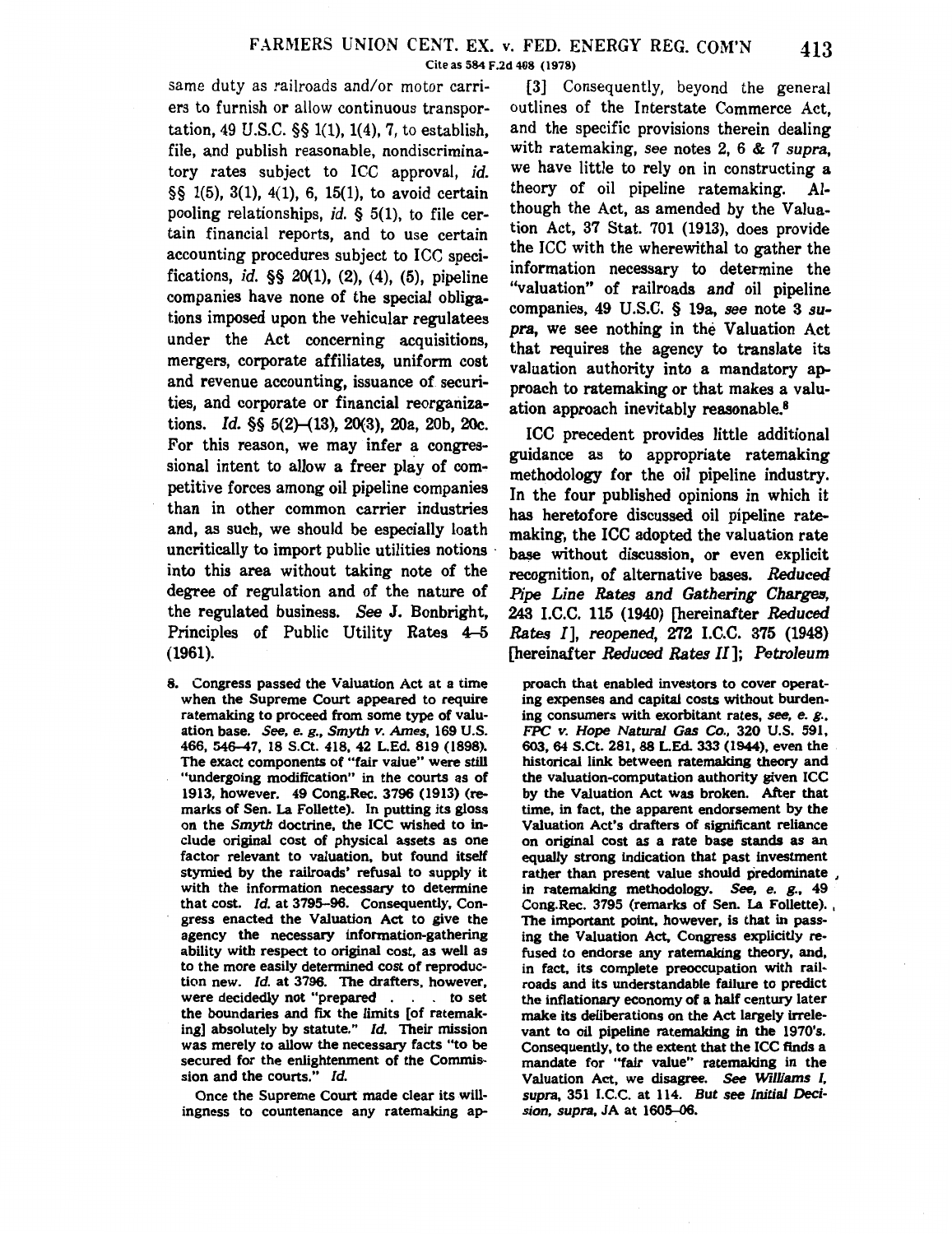*Rail Shippers' Ass'n v .. 4.lton* & *So. R. R.,*  243 I.C.C. 589 (1941); *Minnelusa Oil Corp. v. Continental Pipe Line Co.,* 258 I.C.C. 41 (1944). Nonetheless, the ICC's use in the 1940's of the "fair value" method is not hard to explain-and in that explanation lies an important reason to reexamine the continued viability of the decisions announced during that era.

The ICC's primary experience with ratemaking prior to the 1940's involved railroads, as to which a landmark Supreme Court case had appeared to mandate the fair value method of ratemaking. *Smyth v. Ames,* 169 U.S. 466, 546-47, 18 S.Ct. 418,42 L.Ed. 819 (1898); *see* note 8 *supra. See also St. Louis* & *O'Fallon Ry. Co. v. United States,* 279 U.S. 461, 49 S.Ct. 384, 73 L.Ed. 798 (1929). Subsequently, the Supreme Court's endorsement on this method was extended to other areas. E. g., *Southwestern Bell Tel. Co. v. Missouri Pub. Serv. Comm'n,* 262 U.S. 276,43 S.Ct. 544,67 L.Ed. 981 (1923). Although under the impetus of Justice Brandeis' concurring opinion in the last-cited case, *id.* at 289-312, 43 S.Ct. 544, the Supreme Court during the 1930's began to countenance experimentation with other ratemaking approaches, e. g., *Railroad Comm'n of California v. Pacific Gas Co.,* 302 U.S. 388, 399, 58 S.Ct. 334, 82 L.Ed. 319 (1938), by this time the ICC had established a firm practice of using the valuation method. *E. g., Petroleum Rail Shippers, supra.* 

9. The ICC has explained the "dearth of precedent concerning petroleum pipeline rates," *Williams II, supra,* 355 I.C.C. at 481, as in part a function of the ownership of many of the pipelines by. shippers. *See Reduced Rates I, supra,*  243 I.C.C. at 138-39. Thus, shippers, who generally are the complainants before the ICC in rate cases, are often responsible for, rather than affected by, potentially unreasonable oil pipeline rates. Two of the ICC's four precedents in this area, in fact, derive from nonadversary, ICC-originated investigations. Re*duced Rates I, supra* ; *Reduced Rates II, supra.* 

Railroad rate-setting-another major source of ICC jurisdiction over rates-has also presented the agency with limited opportunity for developing post-World War II ratemaking theory, because the general decline of the rail industry has made academic the problem of unreasonably high rates of return. Nonetheless, in this proceeding, the ICC acknowledged that in those railroad ratemaking cases that Thus, the ICC practice, reflected in the four pipeline rate cases cited earlier, of using a valuation rate base had become ensconced in that agency's decision by 1944, when the Supreme Court decisively reversed its field and became openly critical of talismanic reliance on "fair value." *FPC v. Hope Natural Gas Co.,* 320 U.S. 591, 601, 64 S.Ct. 281, 88 L.Ed. 333 (1944). Moreover, between the time that *Hope's* implications became clear and the ICC's consideration of this case, that agency did not have occasion to discuss the principles of oil pipeline ratemaking.' As such, we are left to draw our conclusions about this case based on a series of ICC opinions that arose in a ratemaking environment that has since been dramatically altered by the Supreme Court.<sup>10</sup>

In addition to the significant changes in the relevant *legal* environment since the ICC's 1940's decisions, important *economic*  transformations have occurred. First, that agency's only actual comparison in the 1940's of the "valuation" of pipeline assets and the actual investment therein "as carried on [the pipeline companies'] books" (i. e., apparently, original cost) shows that in a majority of cases "the valu[ations] found by the Commission were materially *lower* than the carriers' investment. . . . " *Reduced Rates I, supra, 243 I.C.C.* at 138 (emphasis added). This 1940's situation is

have considered the issue since the early 1950's, the Commission has abandoned the valuation base, due to the difficulty of determining reproduction cost. Williams I, *supra.* 351 I.C.C. at 114-15 (discussing Increased Freight Rates, 1951, 297 I.C.C. 17, 25 (1955)). See Net Investment-Railroad Rate Base and Rate of Return, 345 l.C.C. 1491, 1514-20, 1604 (1976); Brief for Interstate Commerce Commission, at 13-14. Instead, railroad ratemaking has focused on original cost, present value of land and rights, and working capital needs. *See*  also Increased Rates and Minimum Charges Within, From, and to the South, 335 I.C.C. 77, 97 (1969) (using original cost and rejecting valuation ratemaking for motor carriers).

10. To the extent that the Valuation Act encouraged the ICC to use the "fair value" method, it, too, is a product of Smyth *v. Ames,* and has limited relevance to raternaking theory since *Hope. See* note 8 *supra.*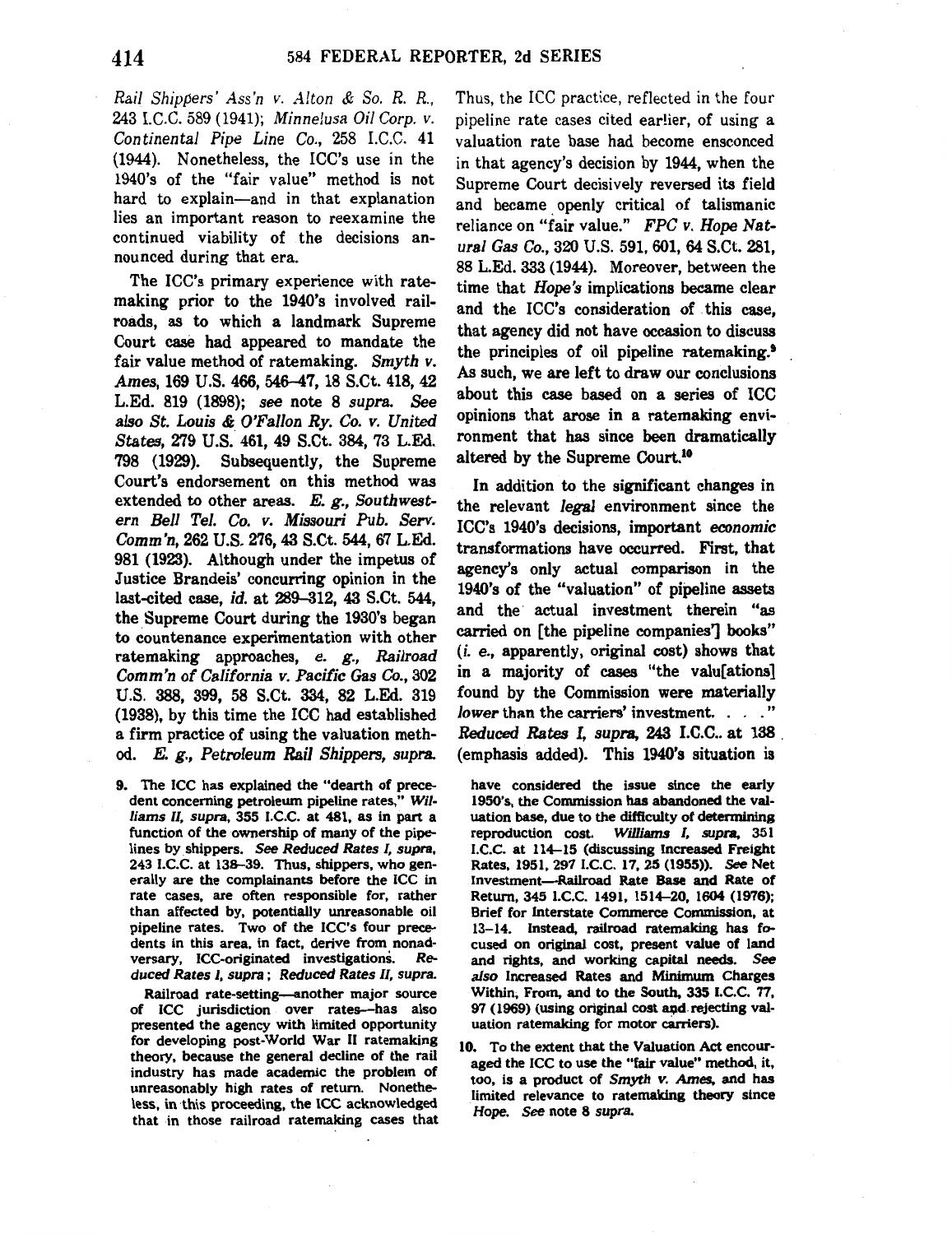in marked contrast to that experienced in applied in industries of a more stable today's inflationary economy wherein valu- character, where the volume of traffic is ation typically *exceeds* investment by a sub- more accurately predictable. stantial amount.<sup>11</sup>

Second, based on rather detailed analyses of economic conditions facing the industry in the 1940's, the Commission's 1940's decisions determined that oil pipeline rates should allow carriers to recover operating expenses plus no more than either an 8 percent return on value for transmission of crude oil or crude oil plus refined petroleum products, *Reduced Rates* II, *supra,* 272 I.C.C. at 376, 384 (rates upheld actually producing 7.6 percent rate of return); *Minnelusa, supra,* 258 I.C.C. at 54; *Reduced Rates I, supra,* 243 I.C.C. at 142, *or* a 10 percent return on value for transmission of gasoline. *Petroleum Rail Shippers, supra,*  243 I.C.C. at 663. The ICC pointed out that by 1940's standards these rates of returns were

somewhat larger . . . than . . would be reasonable to expect would be

- 11. *See* note 3 *supra.* For example, in this case, a valuation rate base would require a return on \$167.6 million, while an original cost base would require a return on \$101.1 million. *Williams 1, supra,* 351 I.C.C. at 108.
- 12. The special "hazards" adverted to by the ICC were the pipelines' total dependence on one commodity that flows in only one direction and that must flow in consistently large quantities to be economical, the depletable nature of that commodity, and its exposure to large and unpredictable fluctuations in availability depending upon the discovery of new oil fields. *See Petroleum Rail Shippers, supra,* 243 I.C.C. at 661; *Reduced Rates I, supra,* 243 I.C.C. at 122-23. Interestingly, the Commission seemed much more moved by the concern that the opening of new domestic fields would rearrange distribution lines than that domestic oil reserves would in fact be depleted in the near future. *See id.*
- 13. In addition to the general "hazards" of the oil pipeline industry discussed in note 12 *supra,*  gasoline transmission by pipeline faced special risks of its own. Most importantly, such transmission was in its "initial stages" in the 1940's -adequate pipeline technology only recently having been developed-and its "speculative" nature prevented financing through bond issues. *Petroleum Rail Shippers, supra,* 243 I.C.C. at 599-600, 661. Although the ICC never

*Minnelusa, supra,* 258 I.C.C. at 54, *accord, Petroleum Rail Shippers, supra,* 243 I.C.C. at 661-62; *Reduced Rates I, supra,* 243 I.C.C. at 142.

In the Commission's estimation, these "somewhat larger" rates of return were justified on the one hand by the need to attract capital to the oil pipeline industry despite the higher-than-normal risks faced by carriers of petroleum products,<sup>12</sup> and especially of gasoline, $13$  and on the other hand, by the need to keep rates low enough to forestall the dangers of oligopolistic control of the oil pipeline industry by the big producers.14 Other factors considered by the ICC were the possibility of price fixing <sup>15</sup> and a history of "enormous" profits,<sup>16</sup> the cost effects of greatly increased taxation during the  $1930's$ ,<sup>17</sup> the increased demand for oil products, the improved technology of pipeline transmission precipitated

said so explicitly, these special hazards apparently dictated its use of the 2% higher rate of return for gasoline transmission than crude oil transmission.

It is noteworthy that by 1948, the ICC was no longer willing to accept the "general assertion that rates for pipe-line service should make allowance for the need of [higher] earnings in view of the material hazards of the business." *Reduced Rates* II, *supra,* 272 I.C.C. at 381. Nonetheless, having made this observation, the ICC continued to utilize the 8% rate of return maximum that it developed at a time when it did accept the industry's "higher risks" assertion. *ld.* at 376, 384.

- 14. *See Reduced Rates* I, *supra,* 243 I.C.C. at 138-39.
- 15. *ld.* at 125, 139.
- 16. Id. at 130-42. The ICC found it troubling that despite rate reductions in the 1930's caused by pressures from state public utilities commissions and by increased taxes on profits, and despite the depression, the average oil pipeline company under investigation between 1934 and 1938 earned a 14% rate of return on value-and some of those companies earned as high as 45%. *Id.* at 125, 141-42.
- 17. *ld.* at 129; *Reduced Rates II, supra,* 272 I.C.C. at 382.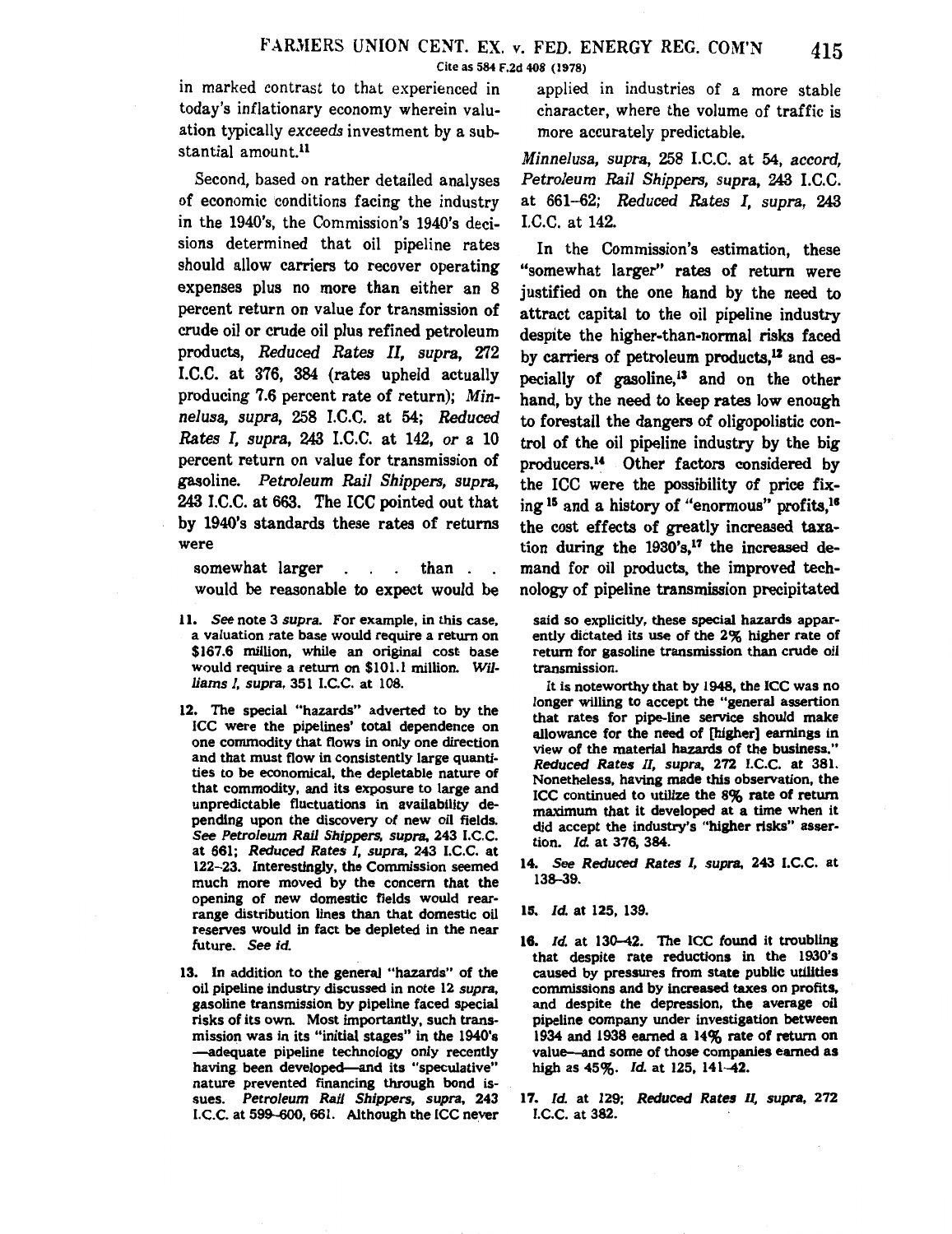by World War II,<sup>18</sup> and the prediction that economic forces would cause rates to drop regardless of ICC action.<sup>19</sup> Notably, aside from brief discussions of increased labor costs, the ICC's decisions make clear that operating costs other than taxes were relatively free from inflationary (or deflationary) influences from 1937 to 1947.20

To the extent that economic conditions facing the oil pipeline industry have changed since 1948-and, in light of the modern onslaught of inflation, petroleum shortages, and reliance on imports, as well as the maturing of the industry itself, we may readily assume they have-the conclusions of the ICC in its earlier cases as to appropriate rates of return are equally as much artifacts of a bygone era as is its reliance then on a valuation rate base.

Finally, the ICC's 1940's cases recede even further into the background when it is realized that the ICC has been replaced by

- 18. *Reduced Rates* II, *supra,* 272 I.C.C. at·377- 80.
- 19. *Reduced Rates I, supra,* 243 I.C.C. at 127; *Reduced Rates* II, *supra,* 272 I.C.C. at 381.
- 20. See *Reduced Rates* I, *supra,* 243 I.C.C. at 129; *Reduced Rates* II, *supra,* 272 I.C.C. at 381.
- 21. In fact, it was FERC (in its previous incarnation as the Federal Power Commission) that, by deviating from "fair value" ratemaking, inspired the Supreme Court's holding that valuation is not the sine *qua* non of "just and reasonable" ratemaking. *See* FPC *v.* Hope *Natural Gas* Co., 320 U.S. 591, 601, 64 S.Ct. 281, 88 L.Ed. 333 (1944). In that case, the Commission had used a modified original cost method in determining that the rates charged by a producer-distributor of natural gas were unreasonably high. The Fourth Circuit overturned the Commission's order in part because it felt that the rate base should reflect the valuation of the property. Hope Natural Gas Co. v. FPC, 134 F.2d 287 (4th Cir. 1943). In reversing the Fourth Circuit, the Supreme Court noted that basing rates on present value, which in tum is a function of expected rate revenues, is analytically unsound. 320 U.S. at 601, 64 S.Ct. 281. Without endorsing "any single formula," the Court made clear that it would uphold rates set by any methodology (including one beset by "infirmities") if the "end result" allowed a return on equity "commensurate with returns on investment in other enterprises having corresponding risks," and "sufficient to assure confidence in the financial integrity of the enterprise, so as to maintain its credit and to attract capital." *ld.* at 603, 64 S.Ct. at 288.

FERC as the government agency charged with watching over oil pipeline rates.<sup>21</sup> The transfer of authority to FERC occurred during the pendency of this petition pursuant to the Department of Energy Organization Act (the DOE Act), Pub.L.No.95-91, § 402(b), 91 Stat. 584 (1977), effectuated, Executive Order No. 12009, 42 Fed.Reg. 46267 (Sept. 15, 1977), *implemented,* 42 Fed. Reg. 55534 (Oct. 17, 1977). Although, the DOE Act provides that litigation commenced before the transfer shall continue, with "appeals taken, and judgments rendered . . . as if this Act had not been enacted," $^{22}$  as regards the substantive administrative law applicable in this case, the transfer further unsettles the foundations on which we must adjudicate this petition. Thus, it removes the stabilizing influence of the courts' usual desire to afford an administrative agency some latitude over time to

22. Pub.L.No.95-91, § 705(c)(2), 91 Stat. 607 (1977). For this reason, a panel of this court denied the motion of FERC to have the case *automatically* remanded to it, following the transfer of authority from the ICC. Farmers Union Central Exchange v. FERC, No. 76-2138 (D.C.Cir. Nov. 21, 1977). Section 705(c)(2) required the panel to treat the motion as if it were made by the ICC. And, absent some special showing of "legal blemish"-or of a supervening change in the law, a "significant change in conditions or newly-discovered evidence"-we are generally reluctant to remand an agency's decision to it for reconsideration after the statutory time for agency reconsideration has passed and a petition for review has been filed with us. *Greater* Boston Television Corp. *v.* FCC, 149 U.S.App.D.C. 322, 344, 463 F.2d 268, 290 (1971); see *NLRB v. Food Store*  Employees Union, Local347, 417 U.S. 1, 10 n. 10, 94 S.Ct. 2074, 40 L.Ed.2d 612 (1974); Braniff Airways, Inc. v. CAB, 126 U.S.App.D.C. 399, 379 F.2d 453 (D.C.Cir. 1967). In such cases, it is recognized that the winning party has an interest in the opportunity to defend the agency's original determination.

This rule, however, does not apply where, as here, the winning party below (joined, in fact, by one of the agencies involved) *has* had the opportunity to defend the agency's decision before us, see note 23 infra, and where that defense has not removed apparent "legal blemish[es]" in that decision that have surfaced during our consideration.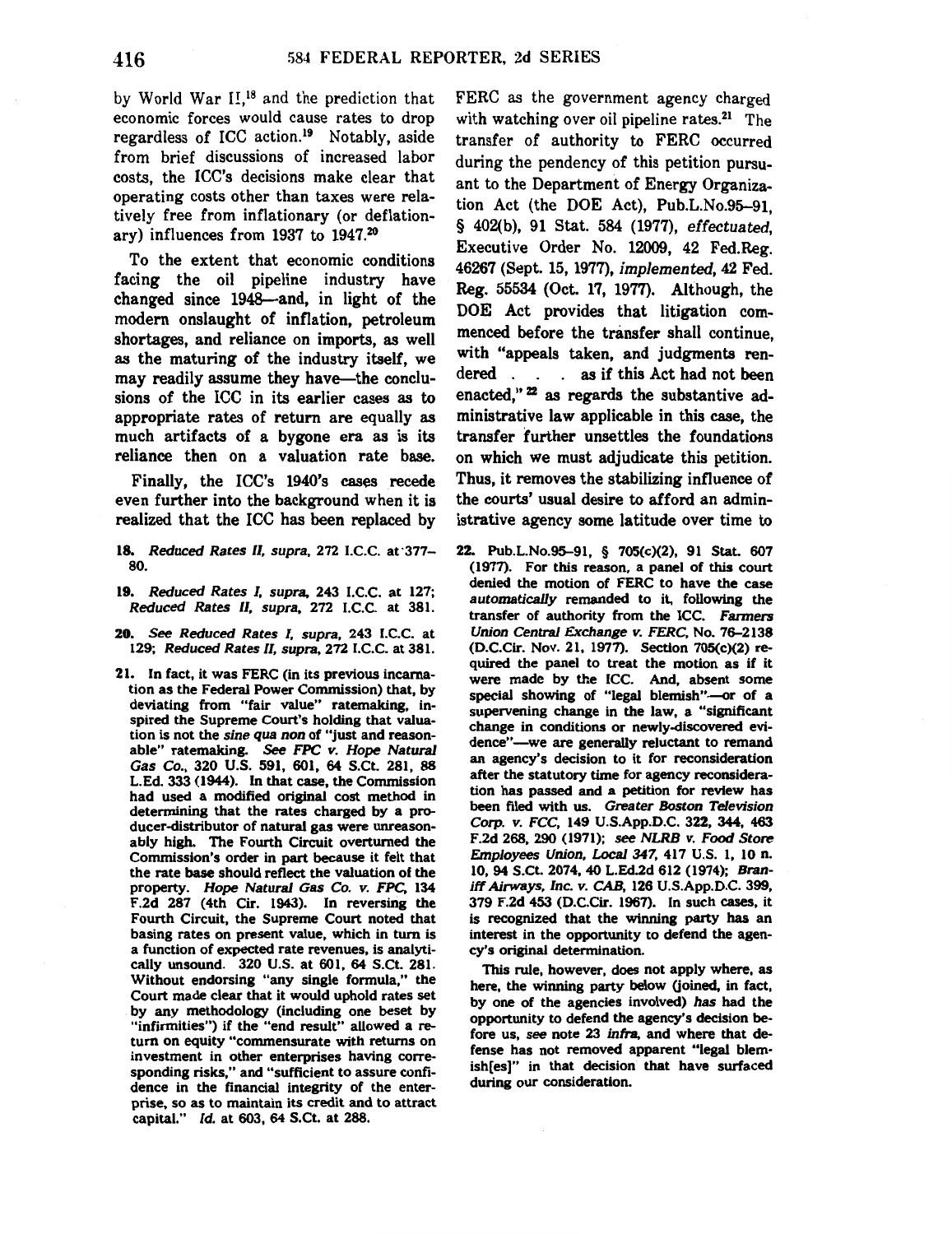Cite as 584 F.2d 408 ( 1978)

develop its own approach to the regulatory B. tasks delegated to it by Congress. *See Permian Basin Area Rate Cases,* 390 U.S. 747, 790, 88 S.Ct. 1344, 20 L.Ed.2d 312 (1968). Here, the transfer of authority has deprived us of even the possibility of endorsing ICC's attempt to develop such an approach, and, in fact, has created the likelihood that anything we say will inhibit *FERC* from freely developing its approach in the future. That FERC has refused to adopt the ICC's position in this case, and-joined by the Antitrust Division of the Department of Justice-has asked that the case be remanded to it, illustrates this problem.<sup>23</sup>

This background should explain our reluctance to embark on the first federal judicial foray into the area of oil pipeline ratemaking.24 In this endeavor, beyond the statute's admonition that\_ rates be "just and reasonable," we must rely almost entirely on the ICC's opinions in this case. Moreover, as the next section demonstrates, those opinions are characterized by analytical difficulties that undermine their usefulness in resolving the overall reasonableness of the assailed rates.

- 23. In unsuccessfully seeking remand before oral argument, see note 22 supra, FERC refused to take a position in this case. Accordingly, the Court approved the ICC's filing of a brief in support of its decision, and ordered it to participate in oral argument on the merits. Farmers Union Central Exchange v. FERC, No. 76-2138 (D.C.Cir. April 5, 1978).
- 24. Although the first, it almost assuredly is not the last in light of the dramatic recent expansion in this nation's reliance on oil pipeline transmission. See Mobil Alaska Pipeline Co. *v.*  United States, 557 F.2d 775 (5th Cir.), aff'd sub nom. Trans Alaska Pipeline Rate Cases, 436 U.S. 631, 98 S.Ct. 2053, 56 L.Ed.2d 591 (1978) (involving preliminary questions of ICC's authority to set initial rates for the Trans Alaska pipeline).
- 25. Although the full ICC eventually passed on petitioners' claims, its opinion (Williams II) essentially supplements the opinion of a threecommissioner division of the agency (Williams 1) which, in tum, adopts the findings of the administrative law judge's Initial Decision See Williams, II, supra, 355 I.C.C. at 482; Williams I, supra, 351 I.C.C. at 126. Hence, all three opinions will be examined herein.

The parties have joined issue over the ICC's treatment of five criteria they deem crucial to the reasonableness of Williams' rate increases: rate base, rate of return, depreciation costs, tax treatment, and certain items of operating expenses. See notes 2-5 *supra* and accompanying text. In reaching our conclusion that the ICC's decisions 25 present problems that impel us to remand the reasonableness issue to its successor, FERC, we find it necessary to dwell on only the first three of these criteria.

Despite petitioners' insistence on original cost less depreciation of all of Williams' assets used in transmitting oil (i. e., \$101.1 million), and Williams' somewhat tentative advocacy of purchase price (\$287.6 million) as the appropriate rate base, the ICC used a "valuation" base. *Williams I, supra,* 351 I.C.C. at 108. This is calculated to be \$167.6 million, id., based primarily on two factors listed in the Valuation Act, 49 U.S.C. · § 19a-original cost, and the cost of reproduction new.26 All three decisions based their analyses of the rates on the percent return they allowed on valuation, so that the importance to all three of the valuation rate base cannot be gainsaid.<sup>27</sup>

26. See Williams I, supra, 351 I.C.C. at 111. See also Williams Bros. Pipe Une Co., 338 l.C.C. 549 (1970) (most recent published valuation by ICC of Williams).

Other factors considered in the ICC's complex valuation formula include reproduction cost new minus depreciation, going concern value, present value of land and rights-of-way, and working capital. See Williams I, supra, 351 I.C.C. at 111-12. See generally note 3 supra.

27. See Initial Decision, JA at 1609; Williams I, supra, 351 I.C.C. at 105; Williams II, supra, 355 I.C.C. at 483-84.

Reference was made by the administrative law judge to the "end result" doctrine of *FPC v.*  Hope Natural Gas Co., 320 U.S. 591, 64 S.Ct. 281, 88 L.Ed. 333 (1944), see notes 8 & 21 supra. See JA at 1606-08. Nonetheless, having attempted to show that an original cost base might impair Wllliams' financial integrity-a concern reflected in Hope-he failed to discuss what "returns [characterize] investments in other enterprises having corresponding risks," and whether Williams' rates allow returns "commensurate" therewith. 320 U.S. at 603, 64 S.Ct. at 288; see JA at 1607-08. Nor did his mention of Williams' contention, JA at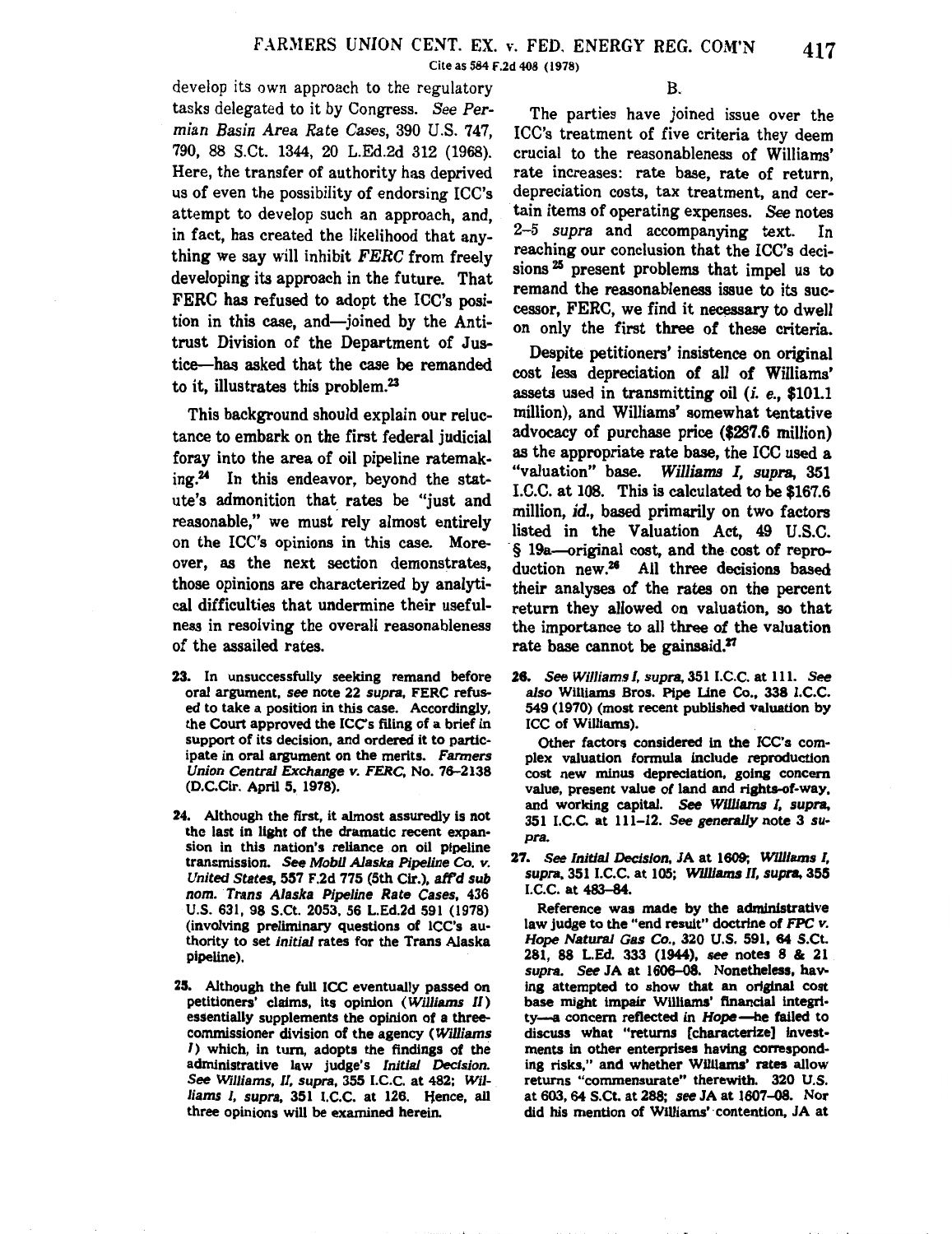Most prominent among the three opinions' explanations of the use of the "fair value" method was that as the "traditional," "customar[y]," and "well-established practice" of the ICC in oil pipeline cases, valuation ratemaking has "withstood the test of time." *Initial Decision, supra,* JA at 1608; *see id.* at 1605; *Williams I, supra,* 351 I.C.C. 105, 107, 113, 114; *Williams II, supra,*  355 I.C.C. at 485. In support of this "tradition," however, the opinions (when they cite any support at all) list only (1) the 1940's oil pipeline cases discussed above, (2) the Commission's history of computing valuations under the Valuation Act, and (3) the fact that the Commission's mandatory accounting procedures for pipelines, *see Uniform System of Accounts for Pipeline Companies,*  '337 *I.C.C:* 518, 523 (1970), are geared to the use of a valuation rate base. *See Initial Decision, supra,* JA at 1605, 1608; *Williams I, supra,* 351 I.C.C. at 107, 113.

As our previous discussion indicates, however, these three indicia of a tradition of fair value ratemaking are weak and outmoded. Both the oil pipeline precedents and the history of valuation computations under the Valuation Act are in large measure products of a bygone era of ratemaking ushered in by the Supreme Court in *Smyth v. Ames* in 1898 and ushered out by that same body in *Hope Natural Gas* in 1944. *See* notes 8-10 *supra* and accompanying text. To the extent that the ICC's accounting rules derive their valuation focus from the 1940's precedents and the Valuation Act, see *Uniform System of Accounts, supra,* 337 I.C.C. at 523, they, too, are subject to this same criticism.

76, 2622, that a 14% return on equity is "necessary and . . . fair," serve this purpose, because he made no such finding to that effect, nor did he find that the rates actually allowed that, or any other return (the only relevant testimony, not relied upon, showed an actual return on equity of between 10.9 and 12.5%), nor did he rely in any way on the 14% figure. *ld.* at 1608, 1609. Even more telling, neither the three-commissioner division nor the full Commission paid even this exiguous attention to Hope or to the actual cost of equity capital to Williams. See Williams 1, supra, 351 l.C.C. at 114.

Moreover, each of the three indicia suffers from infirmities of its own. First, even if we assume under *Hope* that valuation ratemaking might be capable of producing a viable "end result," there is no assurance in the Commission's 1940's precedents-born as they were of peculiar postdepression, World War II, and post-War economic conditions—that such a result will occur in the 1970's. Second, the Commission itself has seen fit to abandon its socalled tradition of valuation computation and ratemaking based thereon in the railroad area, which is equally subject to the Valuation Act. *See* note 9 *supra.* Finally, the ICC decision setting forth pipeline ac ounting rules states explicitly that it is  $\frac{1}{2}$  concerned . . . with accounting rules which are not necessarily dispositive of the manner in which expenditures will be treated in a proceeding to determine the reasonable level of particular rates. *Uniform System of Accounts, supra,* 337 I.C.C. at 523. This last-quoted caveat should hardly have to be express. After all, it is rates, not bookkeeping, that the statute requires to be reasonable, and there is no assurance of record, at least, that reasonable accounting measures translate automatically into reasonable rates.

In sum, we are not persuaded by the Commission's conclusion that "consistency and fairness" dictate resurrection of the "fair value" method last used thirty years ago. *Williams* II, *supra,* 355 I.C.C. at 484. To the extent that the method was wrongly grounded in the law at that time, it is no better off now. To the extent that it may have been rightly grounded in the economics of that day, the ICC has provided us

See Southwestern Bell Tel. Co. v. Missouri Pub. Serv. Comm'n, 262 U.S. 276, 289-312, 43 S.Ct. 544, 67 L.Ed. 981 (1923) (Brandeis, J., concurring), for the classic critique of the fair value rate base, characterizing that methodology as "vicious[ly) circ[ular]" from an analytical standpoint, difficult to administer given the vagaries of determining reproduction or replacement cost, and likely to impair capital or produce windfall profits in, respectively, deflationary or inflationary times. See also FPC *v.*  Hope Natural Gas Co., supra, 320 U.S. at 601, 64 S.Ct. 281.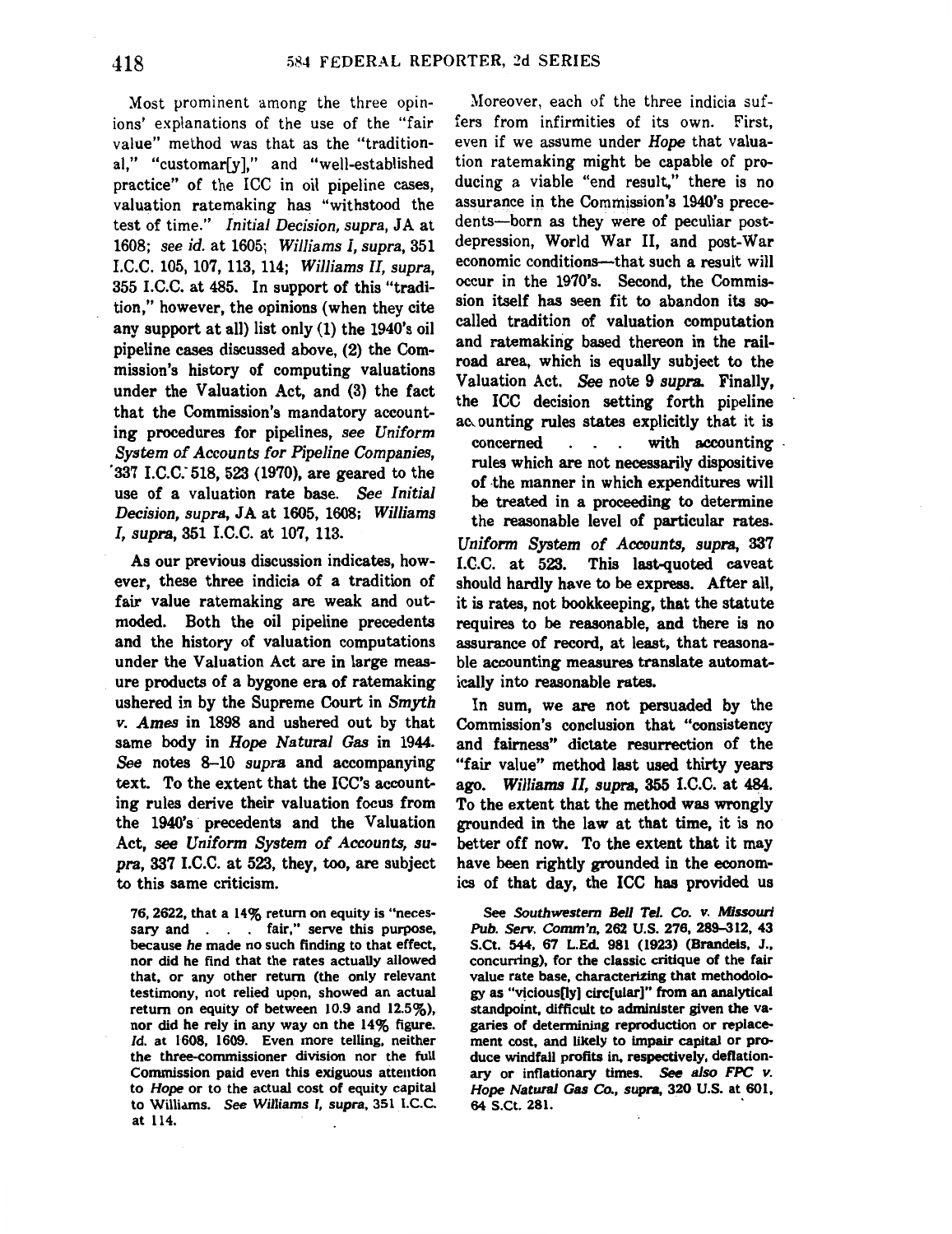with no reason to believe that three decades have not changed the situation. And, to the extent that Williams, having nothing else to depend on but the earlier cases, justifiably relied on them in adopting its rates, *see* id., the solution is not to perpetrate that reliance but to end it prospectively, without allowing reparations based on its occurrence in the past.<sup>28</sup>

Aside from the above arguments, the three ICC opinions mentioned but one other justification for the "fair value" method: the need for a ratemaking theory responsive to inflation.29 We have no quarrel with the ICC's aspirations on this score. The Supreme Court has indicated that rates must be high enough to allow the regulatee to attract capital, and investors will be unlikely to invest if their earnings will not keep abreast of, and have some chance of exceeding, the rate of inflation. *See FPC v. Hope Natural Gas Co., supra,* 320 U.S. at 603, 64 S.Ct. 281. Nonetheless, the ICC's failure to assess the actual effects of inflation on Williams' ability to attract capital, and its apparent "double counting" of concerns about inflation, see pp. ----- of 189 U.S.App.D.C., pp. 420-421 of 584

28. *See* note 35 *infra.* Of similar effect is the ICC's argument that the valuation method is so well established that it may only be revised by way of a rulemaking proceeding in which all interested parties may take part. *Initial Decision, supra,* at 1605; *Williams I, supra,* 351 I.C.C. at 112-13, *Williams II, supra,* 355 I.C.C. at 484. Although the agency's premise that the valuation method is well-established may be doubtful, we do not question the agency's discretion to choose between adjudicatory or quasi-legislative means of adopting a new methodology for the future. Nonetheless, petitioners have challenged Williams' past rates as unreasonable, and section 1(5)(a) of the Interstate Commerce Act states that no unreasonable rate may stand. The ICC could have, but did not, hold this case in abeyance pending completion of a broad rulemaking proceeding that it had initiated to review its oil pipeline ratemaking theory. See Ex Parte No. 308. Valuation of Common Carrier Pipelines (order served Jan. 9, 1977), transferred to *FERC,* 42 Fed.Reg. 55534 ( 1977). Instead, it adjudged Williams' rates to be reasonable, based in part upon a "fair value" rate base. It is accordingly of no solace to petitioners-or to us in reviewing their petition--that at some time in the future, the Commission (or its successor) may, by rulemaking, adopt a wholly different approach.

F.2d, infra, cast a shadow over its conclusion that a valuation rate base properly reflects inflation.

We find the ICC's discussion of rate of return equally problematical. Here the *total* emphasis is on the 1940's precedents: because 8-10 percent was a viable return for carriers of petroleum products from 1940 to 1948, it is said, so must it be today.<sup>30</sup> Even more so than the choice of a reasonable rate base methodology, a "reasonable rate of return" determination must be the product of the economic moment. As noted earlier, the ICC's choice in the 1940's of the 8 and 10 percent figures turned on such "hazards" as the infancy of the gasoline industry, the likelihood of disruptive discoveries of new oil fields and the unidimensional nature of the product market served by pipeline carriers, as well as on such factors as unduly high profits in the past, high taxes, and a rapidly expanding economy relatively free of inflation. See notes 12-20 *supra* and accompanying text. Absent some accompanying assessment of how this complex of relevant factors has changed in thirty years, the ICC's reliance

- 29. See *Initial Decision, supra,* JA at 1607, 1608; *Williams I, supra, 351 I.C.C. at 111, 117. The*degree to which the ICC's valuation rate base responds to inflation is a matter of doubt. The administrative law judge opined that it "only partially reflects inflation since it considers both the original cost to the first investor and the reproduction cost new, not just the latter." Initial Decision, *supra,* JA at 1607. Nonetheless, by including the cost of reproduction new rather than that of replacement, see Williams I, *supra, 351 I.C.C. at 109-10, 111; note 8 supra,* the valuation formula is weighted rather heavily toward inflation. That is to say, since reproduction new reflects the higher prices characteristic of modem materials, without also reflecting the efficiencies of modem technology-as would replacement cost--it overemphasizes inflation's effect on the hypothetical cost of reconstructing the plant.
- 30. See *Williams I, supra,* 351 I.C.C. at 105-06; *Williams II, supra,* 355 I.C.C. at 483, 487. The Commission found that Williams' rates produced rates of return (on valuation) of between 8 and 9%.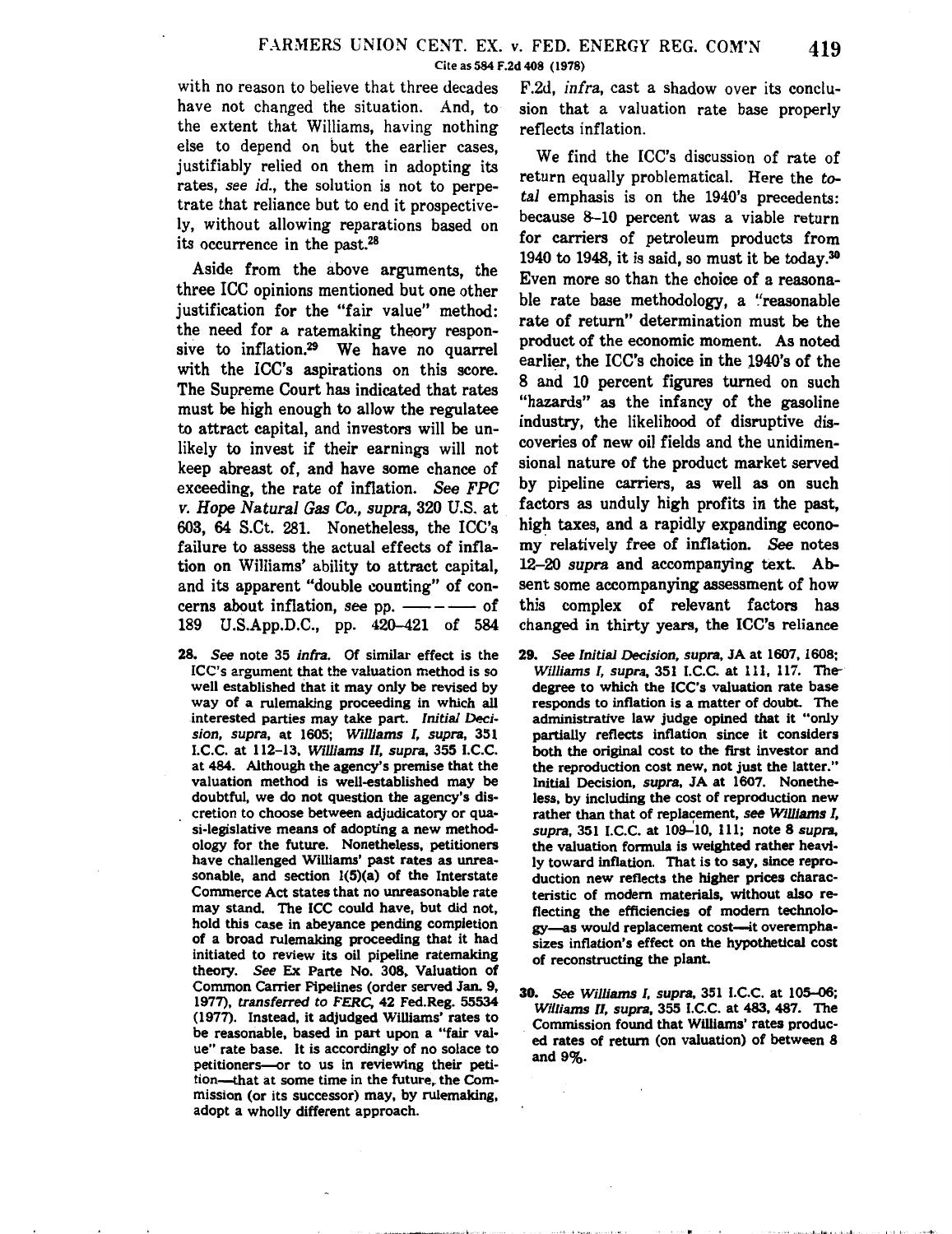on its antiquated precedents in determining a reasonable rate of return differs little from a rule that would require modern automobile accident damages to conform to those awarded by juries in 1940.<sup>31</sup>

Finally, we come to the depreciation charges allowed Williams as a cost that it may recoup through its rates. Just prior to Williams' purchase of Great Lakes, it secured a Commission opinion that the Commission's accounting instructions for pipeline carrier property accounts, 49 C.F.R. § 1204-3--1 *et seq.,* applied to the purchase.  $\rm A$  at 202, 205. Under those instructions, .Villiams recorded its full purchase price of \$287.6 million in its property account. Although the ICC informed Williams that this opinion did "not prejudice the Commission's continuing rights and responsibilities with regard to . . . rate determinations that may come before it," JA at 205, Williams used this same method of valuing its wasting assets when calculating depreciation expenses for ratemaking purposes. Allowing this revaluation, for ratemaking as well as accounting purposes, of the Great Lakes-Williams property not only greatly increased depreciation charges from that point forward, but it also withdrew any recognition that rate payers had already been charged almost \$100 million for depreciation by Great Lakes.

In upholding this operating expense calculation, the Commission ·did little more than (1) note the calculation's congruence with its reporting and accounting rules, especially as discussed in *Uniform System of Accounts, supra,* and (2) point out the inability of petitioner's recommended original

31. For example, the Commission in the 1940's held the line for crude oil transmission companies at an 8% rate of return, but allowed gasoline carriers to receive 10%. The only discernible reason for the disparity was the infancy of the gasoline transmission industry. See note 13 supra. This special "hazard" having presumably matured out of the picture over the last three decades, we might well have expected the 8% ceiling to be applied to gasoline as well as crude oil carriers--in which case Williams' rate of return would be excessive. See note 30 supra. Nonetheless, no explanation is forthcoming from the ICC for its continued reliance on the 10% figure, despite the absence cost approach to keep pace with inflated property values. Williams II, supra, 355 I.C.C. at 489. Once again, we cannot countenance the ICC's current unexplained insistence on irrevocably hitching its ratemaking theory to its accounting rules. This linkage is especially troublesome because, when it wrote those rules, the Commission expressly denied them any such controlling impact on rates. *See*  $p. \longrightarrow$  of 189 U.S. App.D.C., p. 418 of 584 F.2d *supra.* It supported that express denial of linkage with a reminder that the ICC traditionally did not tie rates to "investment as shown on the carriers' books, but rather [to] . valuations [computed] pursuant to the [Valuation Act]." *Uniform System, of Accounts, supra,* 337 I.C.C. at 523. Hence, we are left with the additional unexplained anomaly of a valuation rate base coexisting with a purchase price depreciation basehardly an "accepted  $\ldots$  practice  $[$ ]." <sup>32</sup>

The final irrationality is that the depreciation basis used, unlike original cost, valuation, and other possible approaches, allows depreciation charges, and thus the rates, to change dramatically from one day to the next-so long as a purchase of the assets intercedes-even though the cost of the carriers' public service has not actually changed. It is true that occasional acquisitions of carriers at prices deemed currently reasonable might serve as a mechanism for accurately reflecting inflation's impact on the value of such enterprises. We have our doubts, however, about either the desirability of encouraging acquisitions solely for

of an important factor used in the ascertainment thereof.

This is not to imply that we think an 8 or 10% rate of return is necessarily excessive. Such modem "hazards" as inflation and the uncertain availability of foreign oil, as well as special risks facing Williams, *see* JA at 184-90, 2575-81, may well warrant the opposite conclusion. Our point is simply that the ICC's criterion for reasonableness--blind adherence to 1940's standards-is unconvincing.

32. A major determinant of ICC's reporting rules were "accepted accounting practices." Uniform System of Accounts, supra, 337 I.C.C. at 522.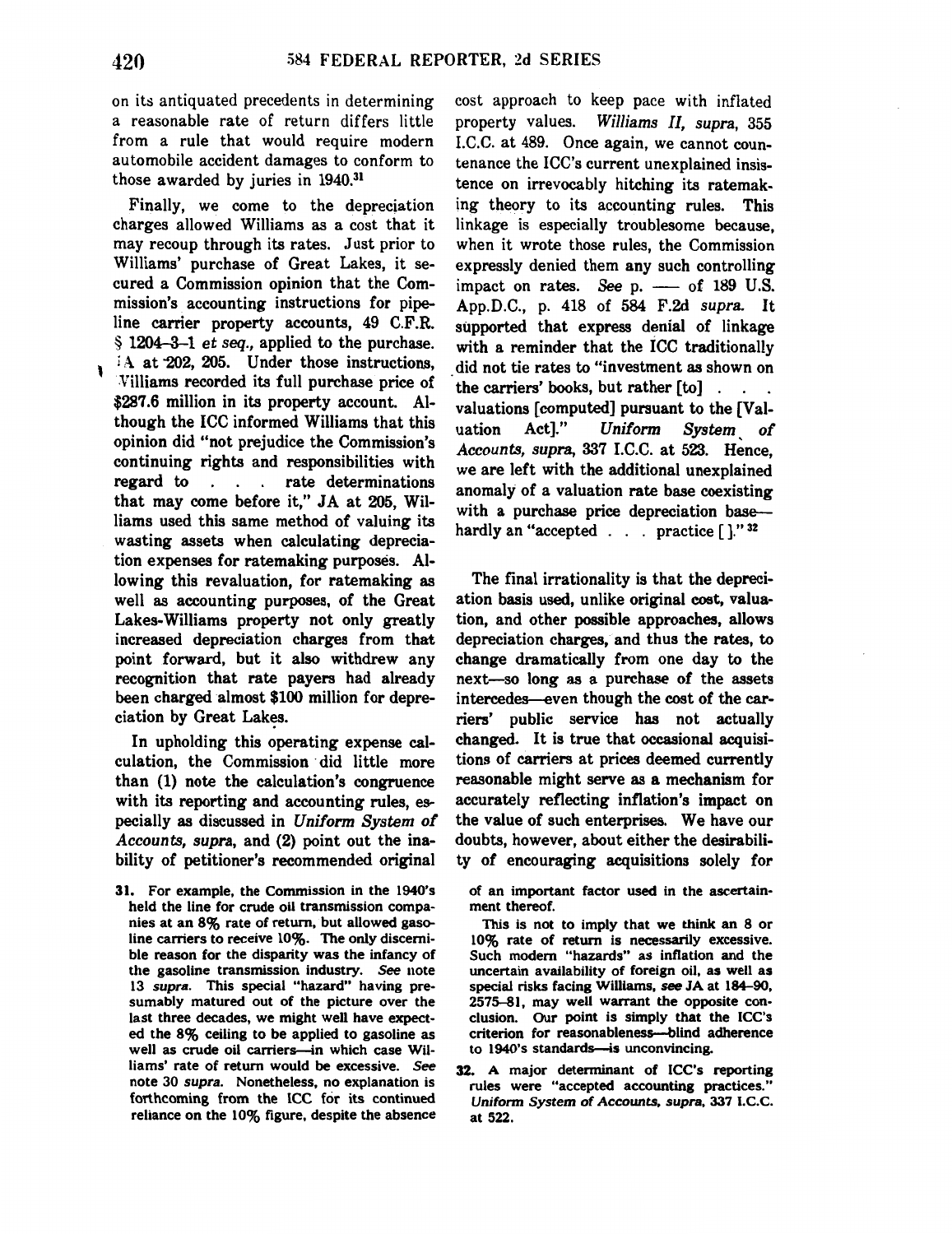predictable occurrence to serve this func- the record appears to be incomplete in certion. In any case, the ICC in this case tain significant respects. *See* note 27 *su*purports to have recognized inflation in fig- *pra.* What clinches our decision to remand uring rate base (and perhaps even rate of on the reasonableness issue, however, is the return, *see Williams II, supra,* 355 I.C.C. at fact that the agency *now* charged with that 487), so that a further inflation adjustment responsibility, FERC, has requested a reby way of increased depreciation charges mand so that it may begin its regulatory would seem precipitous and itself unduly duties in this area with a clean slate. While inflationary. *See* p. — of 189 U.S.App. "infirmities" in an agency's methodology D.C., p. 419 of 584 F.2d, *supra.* may not prevent us from affirming its oth-

unease with the ICC's findings regarding mination, see FPC v. Hope Natural Gas Co., <br>note has note of natural depreciation supra, 320 U.S. at 603, 64 S.Ct. 281, such rate base, rate of return, and depreciation *supra, 320* U.S. at 603, 64 S.Ct. 281, such<br>costs. These three criteria in turn are "legal blemishes" may justify us in honorcosts. Those three criteria, in turn, are "legal blemishes" may justify us in honor-<br>important enough that doubts as to them ing that agency's (or its successor's) request important enough that doubts as to them ing that agency's (or its successor's) request<br>must infect our view of the Commission's that we remand its decision for reconsideramust infect our view of the Commission's ultimate finding of reasonableness.<sup>33</sup> tion. *Greater Boston Television Corp. v.*<br>Nonetheless were this a normal case the FCC, 149 U.S.App.D.C. 322, 463 F.2d 268, Nonetheless, were this a normal case, the  $FCC$ , 149 U.S.App.D.C. 322, 4<br>limited seene of review under which we  $290$  (1971); see note 22 supra. limited scope of review under which we operate in these proceedings might require Under the circumstances presented hereus to look beyond ICC's rationale to the in, it seems logical both to avail ourselves of record itself, before we would be prepared some additional expertise before we plunge to disapprove the Commission's ultimate into this new and difficult area, and to holding. See, e.  $g_r$ . Permian Basin, supra, allow the relevant administrative agency to holding. *See,* e. *g., Permian Basin, supra,* allow the relevant administrative agency to 390 U.S. at 766-67, 88 S.Ct. 1344 (rate must be upheld if total effect is reasonable); precedent for use in future cases that not *FPC v. Hope Natural* Gas *Co., supra,* 320 only reaches the right result, but does *so* by U.S. at 603, 64 S.Ct. 281 (rate must be way of ratemaking criteria free of the probupheld, even if subject to theoretical "in- lems that appear to exist in the ICC's apfirmities," if "end result" is reasonable); proach. *See* note 24 *supra. Cf. Permian The Second National Natural* Gas *Rate Basin, supra,* 390 U.S. at 790, 88 S.Ct. at *Cases,* No. 76-2000, et *al.,* slip op. at 18 1372 ("breadth and complexity of the [agen- (D.C.Cir. June 16, 1977) ("basic . . . cy's ratemaking] responsibilities demand requirement [is] that there be support in that it be given every reasonable opportunithe public record for what is done."). ty to formulate methods of regulation ap-

case-in large measure because we are at something of a loss to know what to look We realize that this disposition is at the for should we resort to the public record. expense of important finality concerns, emfor should we resort to the public record. expense of important finality concerns, em-<br>The lack of viable precedents in this area bodied herein by intervenor Williams Pipe-The lack of viable precedents in this area and thus of some semblance of established line Co. which has already faced six years of ratemaking theory undercuts any confi- litigation and continues to face the possibiliratemaking theory undercuts any confidence we have that we can make a "reason- ty of reparations back to 1972 should its ableness" determination in the absence of increased rates ultimately be found unreaableness" determination in the absence of some significant assistance from the agency sonable. In subordinating those concerns to formerly charged with making that deter- the public interest in an orderly ratemaking

33. *See Permian Basin Area Rate Cases,* 390 U.S. 747, 790, 88 S.Ct. 1344, 20 L.Ed.2d 312 ( 1968). For this reason, we do not find it necessary to address petitioners' further cha1-

this purpose, or of depending on their un- mination in the first instance. Moreover, The foregoing discussion illustrates our erwise supportable "reasonable rate" deter-<br>reasonable rate" deter-

[4] But this is not a normal ratemaking propriate for the solution of its intensely

lenges based on Williams' tax treatment and computation of certain operation expenses. *See* notes 4 & 5 *supra.* 

.<br>• I Itt • for a straightforward in the form

 $-3 - 2 - 4$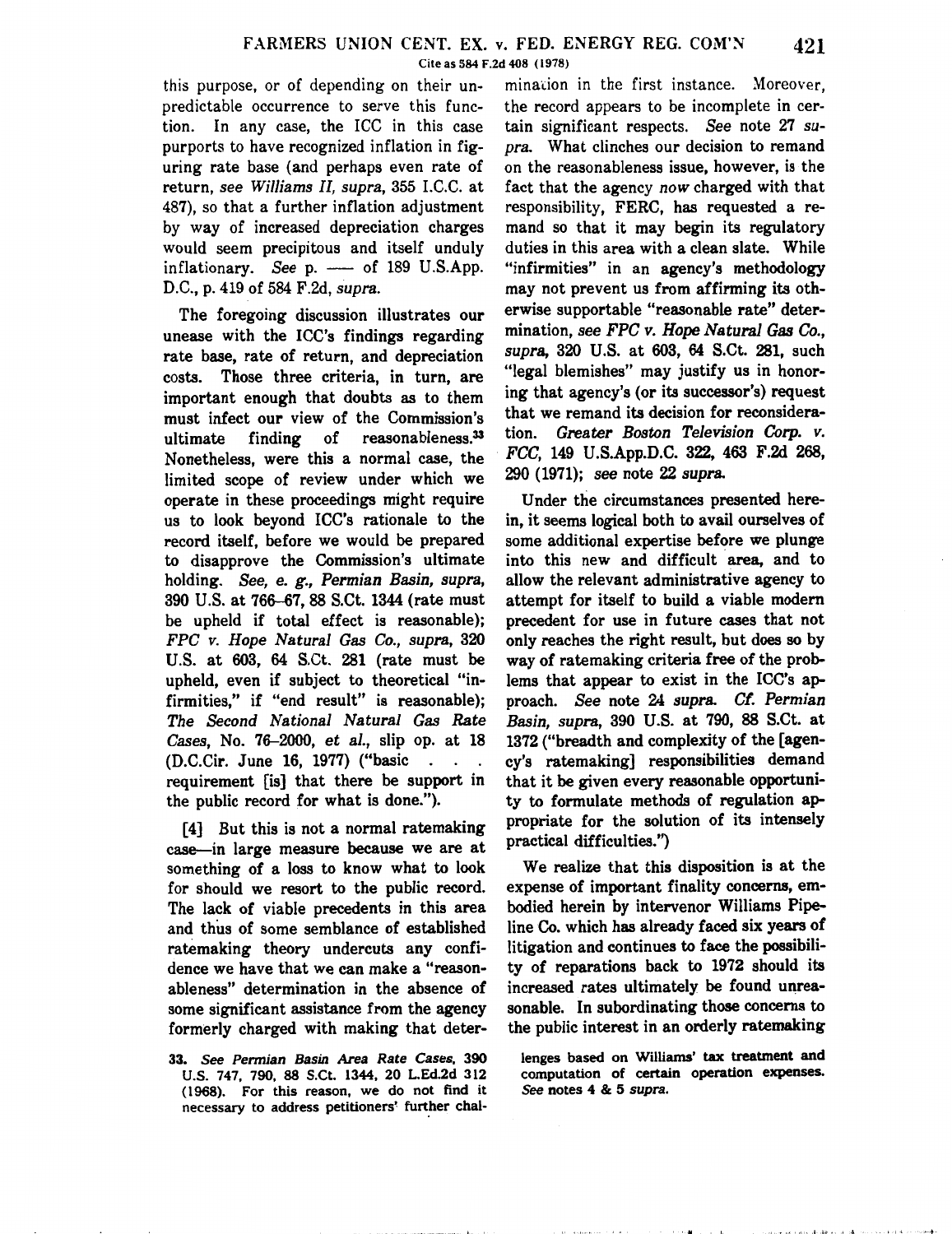environment for oil pipeline transmissions, we rely on assurances from counsel for FERC that the agency will move this case through its ratemaking procedures with dispatch. Moreover, because Williams is hereby being exposed to the possibility of future operations under an unreasonable rate, not because of its own actions freely taken in the past, but because of FERC's quasi-legislative action<sup>34</sup> taken--with our sanctionwith an eye to the future activities of all oil pipeline carriers, we are comforted by the apparent applicability of the rule that reparations are generally not available when the subject rates were in force as a result of quasi-legislative actions of a regulatory agency.35

For all of the foregoing reasons, we remand the case to FERC for determination of the reasonableness of Williams' rates pursuant to 49 U.S.C.  $\S$  1(5)(a). As a result of the necessity of remanding this issue, we are also constrained not to decide the· preference/prejudice issue under 49 U.S.C.

34. That is, seeking remand for reconsideration.

35. See, e. g., Arizona Grocery Co. v. Atchison, Topeka & Santa Fe Ry. Co., 284 U.S. 370, 385, 389, 52 S.Ct. 183, 76 L.Ed. 348 (1932); Moss *v.*  CAB, 139 U.S.App.D.C. 150, 154-55, 430 F.2d 891, 895-96 & n. 24 (1970); cases discussed in id. at 156-58, 430 F.2d at 897-99 nn. 29-33.

The exact confines of this rule need not be explored herein. Accordingly, we need not decide now whether the rule might also protect Williams from reparations for the period from 1972 until the issuance of this decision. That possibility arises because, as the ICC recognized, see text accompanying note 29 supra. Williams' actions in this case have partaken (to an unspecified degree) of a justifiable reliance on ICC precedents from the 1940's, and especially on language in its 1971 Uniform System of Accounts order that support a valuation rate base, an 8-10% rate of return, and a purchaseprice depreciation basis. Although these sources may embody questionable notions about ratemaking, they do represent the expectations of the ICC concerning future rate activity and, as such, may be seen as binding on a regulatee within the ICC's authority until they are publicly revised. Cf. Atlantic Coast Line R. R. Co. v. Florida, 295 U.S. 301, 311-12, 55 S.Ct. 713, 79 L.Ed. 1451 (1935).

38. In addition to examining this issue in light of whatever new evidence it develops, FERC should pay special attention to three questions that appear to us to be central to the  $\S$  3(1) § 3(1). *See* note 6 *supra* and accompanying text. This latter issue involves, *inter alia,*  questions of (1) whether a disparity exists between Williams' local rates and the through rates it has jointly initiated with Explorer, (2) if so, whether petitioners are competitively damaged thereby, and (3) if so, whether cost differentials or other "transportation conditions," justify the disparity. *See State of New York v. United States,* 568 F.2d 887 (2d Cir. 1977); Chicago & *E. Ill. R. R. v. United States,* 384 F.Supp. 298, 300-01 (N.D.Ill.1974) (three-judge court), aff'd mem., 421 U.S. 956, 95 S.Ct. 1943, 44 L.Ed.2d 445 (1975). Since, on remand of the reasonableness issue, FERC will undoubtedly obtain additional evidence and conceivably could order that Williams lower its local rates, the nature of each of these three questions might change significantly on remand, so that any examination by us would be premature. Accordingly, FERC should also fully reconsider the section  $3(1)$  issue.<sup>36</sup>

determination. First, is the ICC correct in assuming that even if a disparity between local and through rates exists and destroys some of petitioners' geographical advantage over the Gulf Coast shippers, petitioners' partial retention of that advantage forestalls any finding of competitive injury? Williams I, supra, 351 I.C.C. at 119-20. Is that assumption correct even if the advantage retained is solely one in transportation costs but not one in net drillingplus-refining-plus-transportation costs-i. e., even if, overall, petitioners' products end up costing more than those originating in the Gulf Coast area? Cf. *A.* Lindberg & Sons, Inc. v. United States, 408 F.Supp. 1032, 1037-38 (W.D.Mich.l976); Chicago & *E.* Ill. *R. R.* Co. *v.*  United States, supra, 384 F.Supp. at 301 (both cases suggesting that any showing of (a) actual competition between the parties subject to the rate disparity, and of (b) some effect on that competitive situation caused by the disparity, will suffice). Second, does petitioners' showing that the ratio of rates to cost for transporting local products under the local rates was much higher than that same ratio for through products under the joint rates belle the existence of "transportation conditions" that justify the disparity between local and through rates? Finally, does the decision in Texas & Pac. Ry. v. United States, 289 U.S. 627, 649-55, 53 S.Ct. 768, 77 L.Ed. 1410 (1933), protect Williams and Explorer from liability in this case because of their inability to control the other's rates? Cf. Ayrshire Collieries *Corp.* v. United States, 335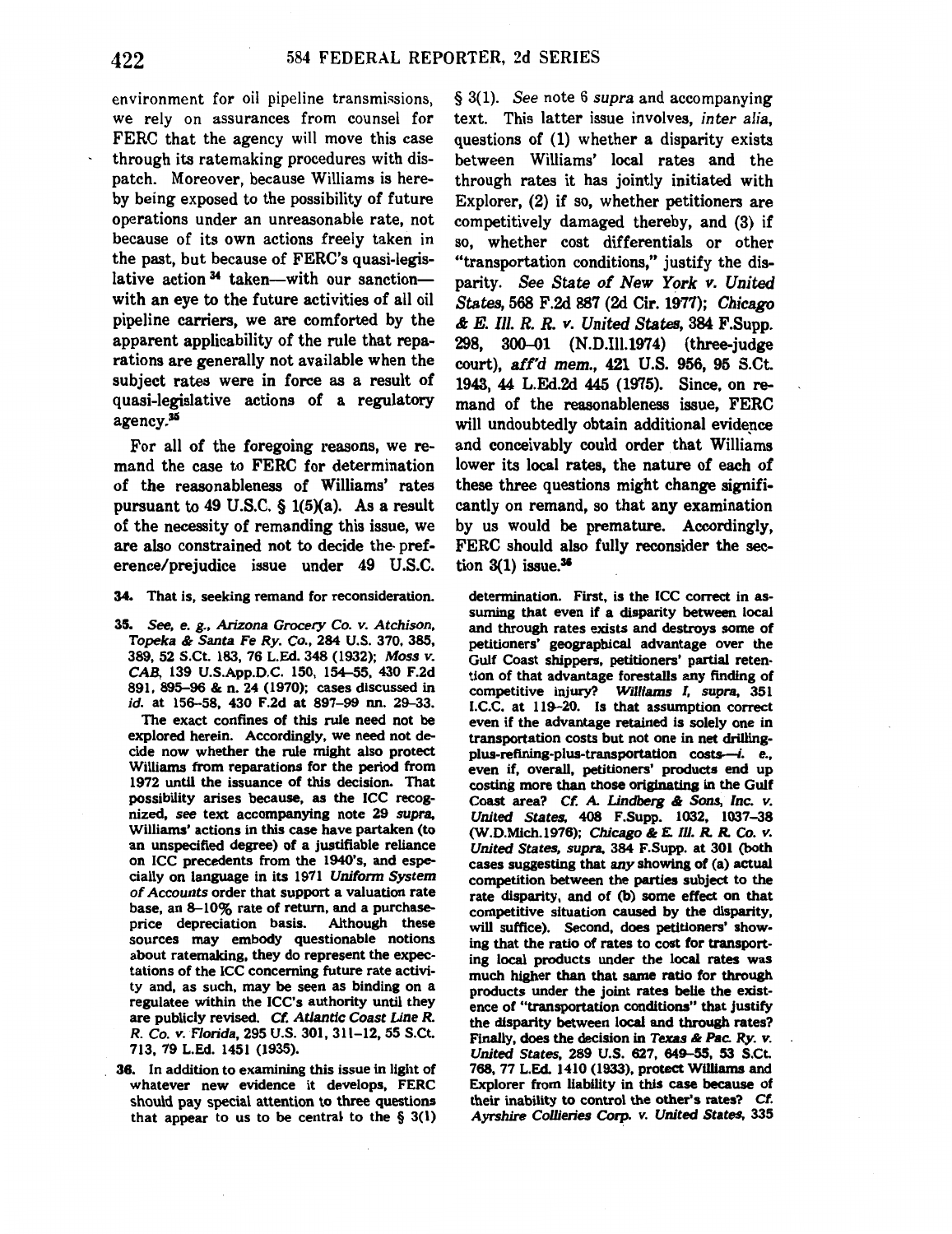#### III

Petitioners also challenge the joint rates filed by Explorer and Williams, claiming that they work an illegal discrimination under section 2 of the Interstate Commerce Act, 49 U .S.C. § 2. Section 2 prohibits a carrier from granting a special rate or rebate to any shipper. *See* note 7 *supra.* The aim of this provision is to prevent personal favoritism from affecting rates. *See Louisville* & *Nashville R. R. Co. v. Mottley,* 219 U.S. 467, 478, 31 S.Ct. 265, 55 L.Ed. 297 (1911); *Wight* v. *United States,* 167 U.S. 512, 518, 17 S.Ct. 822, 42 L.Ed. 258 (1897).

[5, 6] Section 2 normally requires proof that despite a like kind of traffic moving under substantially similar circumstances, two shippers are being charged different prices. It has been accepted for at least ninety years that proof that a carrier charges shippers less for through goods than for those moving locally does not,. without more, establish a violation of section 2. E. *g., Union Pac. R. R.* Co. *v. United States,* 117 U.S. 355, 6 S.Ct. 772, 29 L.Ed. 920 (1886); *Texas* & *Pac. Ry. Co. v. ICC,*  162 U.S. 197, 16 S.Ct. 666, 40 L.Ed. 940 (1896). Hence, petitioners cannot rest on proof that the joint Explorer-Williams rates are lower than the combination of their local rates.

[7] Beyond introducing such clearly insufficient proof, petitioners note that together the bulk of the Gulf Coast shippers served by the Explorer-Williams interconnection *own* Explorer. Petitioners attempt to turn this affiliation into a rebate by challenging the division of rates between the two intervenors. They argue that by taking less than its due, Williams has left more to Explorer and to its shipper-owners (through dividends) than is their due, and accordingly has rebated some of the rates that Williams otherwise would have collected. Petitioners support this allegation with evidence allegedly showing that under the

U.S. 573, 69 S.Ct. 278, 93 L.Ed. 243 (1949); New York v. United States, 331 U.S. 284, 67 S.Ct. 1207, 91 L.Ed. 1492 (1947).

Explorer-Williams division of the joint rates Explorer receives the same price for transporting through oil as it does for transporting local oil under its individual rates, while Williams allegedly receives 9.5 cents per barrel less for through oil transported under the joint rates than it does for local oil transported over the same route under its individual rates. Thus, it is argued, Williams bore the full brunt of the "shrinkage" in through rates vis-à-vis the combined local rates, instead of dividing that shrinkage equally with Explorer.

Although dicta in Supreme Court cases suggest that divisions of rates between carriers is a matter between themselves, leaving shippers without standing to challenge them before the ICC.<sup>37</sup> there also exist precedents for the view that unequal divisions of rates in situations involving shipper-owned carriers can result in rebates to the controlling shippers that are illegal under section 2. The Tap Line Cases, 234 U.S. 1, 28–29, 34 S.Ct. 741, 58 L.Ed. 1185 (1914) (dicta); see Divisions Received by Brimstone R. R. & Canal Co., 68 I.C.C. 375, 386–88 (1922), rev'd on other grounds, Brimstone R. R. & Canal Co. v. United States, 276 U.S. 104, 48 S.Ct. 282, 72 L.Ed. 487 (1928).

Unfortunately, petitioners did not discover these latter precedents and mold them into a coherent argument until they filed their reply brief in this court. Reply Brief of Petitioners at 20-22; cf. Brief of Petitioners, at 44; JA at 1526-32; 3789-95; 1703–08, 1891–92. To the extent that petitioners' somewhat muddled arguments before the ICC implied that Williams' joint rates were "a clear revenue drain" on Williams and thus unreasonably low under section 1(5), JA at 1528, the ICC found otherwise and petitioners have not appealed that finding before us. To the extent that petitioners appeared to be arguing "that the lesser combination rate is, itself, a form of discrimination exercised by" Williams, JA at 1527, they appeared merely to be repeat-

<sup>37.</sup> Great No. *Ry.* Co. v. Sullivan, 294 U.S. 458, 463, 55 S.Ct. 216, 79 L.Ed. 654 (1935); Louisville & Nashville *R. R.* Co. v. Sloss-Sheffield Steel & *Iron* Co., 269 U.S. 217,234,46 S.Ct. 73, 70 L.Ed. 242 (1925).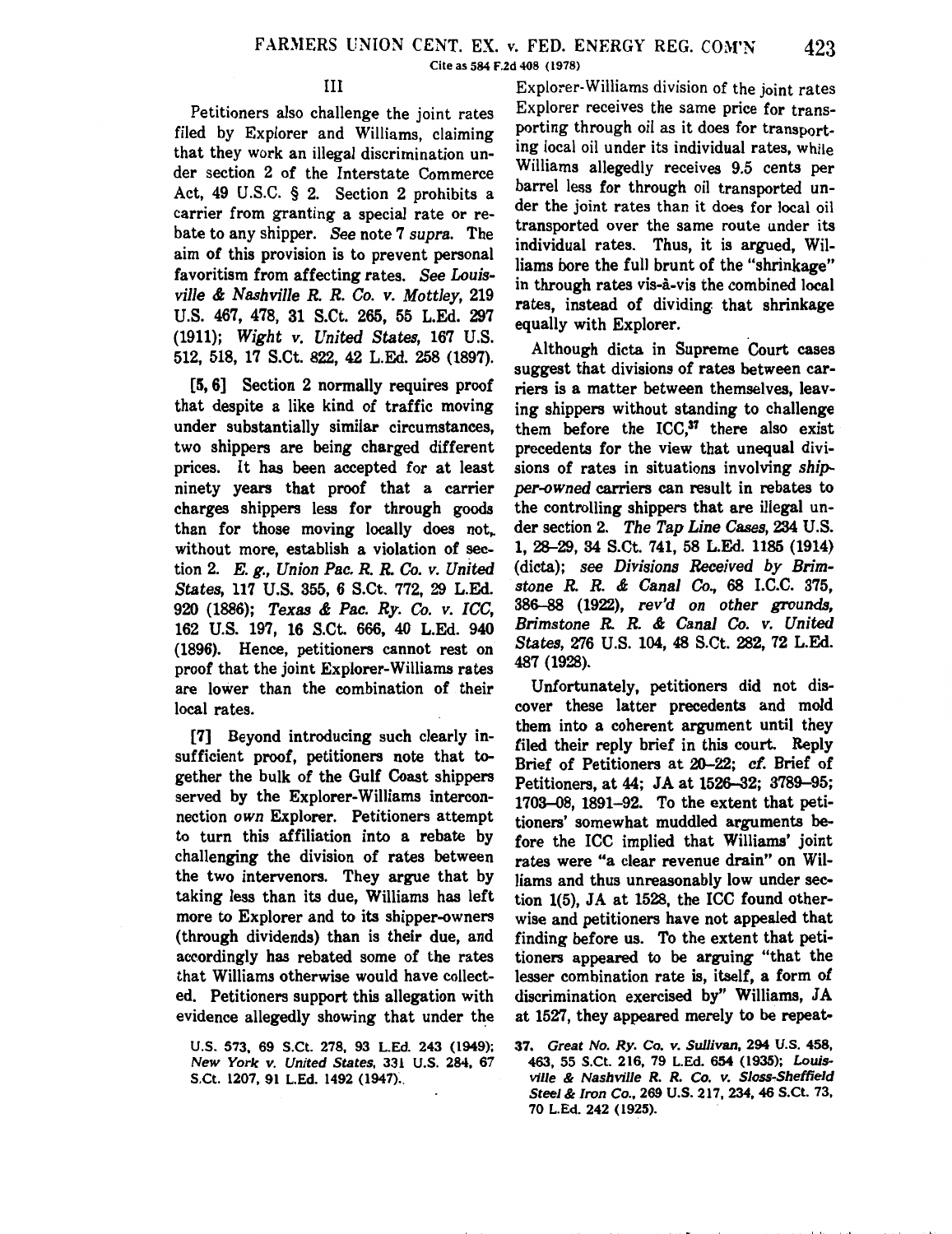ing their argument under section 3(1) that the combination rates were preferential to Gulf Coast shippers and prejudicial to themselves. Hence, while we do not necessarily agree with the administrative law judge that whether "one carrier (public- or shipper-owned) is shortchanged in divisions with another carrier (public- or shipperowned) is a matter  $\ldots$  between the carriers [and one that is] foreign to the issue whether the joint rates . . . are discriminatory," we do agree that in *this*  case the issue was not properly raised.<sup>38</sup> Accordingly, the ICC is affirmed on this issue.

The case is remanded to FERC for determination by it of whether Williams' rates are reasonable and whether those rates in relation to the combined Williams-Explorer rates create an illegal preference. In other respects, the decision of the ICC is affirmed.

*It is so* ordered.



38. Initial Decision, supra, JA at 1594; see id. at 1592-94; 1605. In the two Supreme Court precedents relied upon by the administrative law judge for the proposition that "division of a joint rate is a matter of no concern to a shipper," id. at 1592; see note 37 supra, no shipperowned carrier was involved. In both cases, shippers challenged joint rates as unreasonable under§ 1, and the division of the rates had no impact on their overall reasonableness, as the Court noted in both cases. Great No. *Ry.* Co. v. Sullivan, supra, 294 U.S. at 463,55 S.Ct. 216; Louisville & Nashville R. R. Co. v. Sloss-Sheffield Steel & Iron Co., supra, 269 U.S. at 234,46 S.Ct. 73. Hence, they do not appear to disapprove of the dicta in The Tap Line Cases, supra, 234 U.S. at 28-29, 34 S.Ct. 741, suggesting that, in a case under § 2 in which shipper ownership of a carrier 1s relevant to the existence of discrimination, the division of joint rates may be a matter of importance to the allegedly injured shippers. The ICC, in fact, has allowed a shipper to intervene in a division-of-rates case on precisely this theory. Divisions Received by Brimstone R. R. & Canal Co., 68 I.C.C. 375, 376 (1922), rev'd on other grounds, Brimstone R. R. & Canal Co. v. United States, 276 U.S. 104, 48 S.Ct. 282, 72 L.Ed. 487 (1928). See id. at 386, citing The Tap Line Cases, supra.